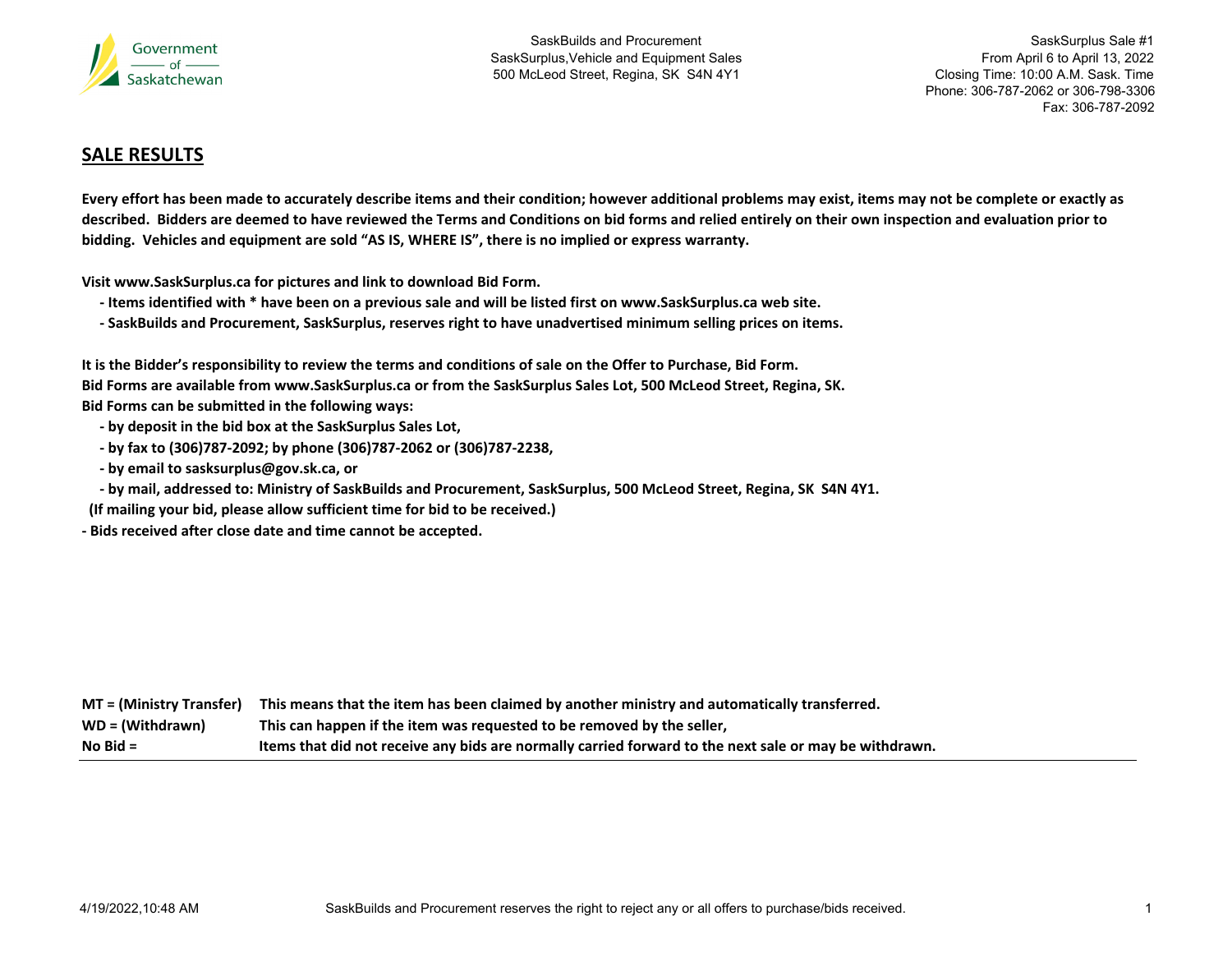

| <b>Highest Bid</b><br>Price | Item# | <b>Description</b>                                                                                                                                                                                                                                                                                                                                                                                                                                                                                                                                                                                                                                                                                                                                                                                                                                                                                                                                                                                                                                                                                                                                                                                | <b>Kms</b> | <b>Minimum</b><br><b>Selling</b><br><b>Price</b> | <b>Serial Number</b>      |
|-----------------------------|-------|---------------------------------------------------------------------------------------------------------------------------------------------------------------------------------------------------------------------------------------------------------------------------------------------------------------------------------------------------------------------------------------------------------------------------------------------------------------------------------------------------------------------------------------------------------------------------------------------------------------------------------------------------------------------------------------------------------------------------------------------------------------------------------------------------------------------------------------------------------------------------------------------------------------------------------------------------------------------------------------------------------------------------------------------------------------------------------------------------------------------------------------------------------------------------------------------------|------------|--------------------------------------------------|---------------------------|
|                             |       | REGINA, SaskBuilds and Procurement, SaskSurplus Sales Lot, 500 McLeod Street - Vehicles                                                                                                                                                                                                                                                                                                                                                                                                                                                                                                                                                                                                                                                                                                                                                                                                                                                                                                                                                                                                                                                                                                           |            |                                                  |                           |
|                             |       | Contact SaskSurplus 306-787-2062 or 306-798-3306.                                                                                                                                                                                                                                                                                                                                                                                                                                                                                                                                                                                                                                                                                                                                                                                                                                                                                                                                                                                                                                                                                                                                                 |            |                                                  |                           |
| \$1,079.00                  | 1-001 | Car 2013 Dodge Avenger SE FWD, 4 door 2.4L L4 Gas Auto A/C, tilt, cruise, AM/FM/CD player, power<br>mirrors, locks and windows, keyless entry-1 fob, grey, TOW ONLY, Failed SGI Inspection. Requires a<br>passed SGI Inspection to be licensed. Buyer assumes full responsibility for repairs. **Please note: the<br>SGI Inspection currently provided is only valid for 30 days after the date of the inspection.**, 236,209<br>km, , PROBLEMS: MOTOR BLOWN - HOLE IN PISTON 3, coolant leak (thermostat housing), battery<br>dead, windshield cracked, surface rust on floor boards, hood has bubbling paint and dents, interior<br>soiled with strong odor, front bumper scratched and chipped, rear bumper skirt damaged, front left<br>fender scraped, both rocker panels scraped and have road rash, left rear door has road rash, no plate<br>lights, wheel cover missing, brake pedal rubber worn, roof has dents, minor exterior damage.> As is,<br>Where is                                                                                                                                                                                                                             | 236.209 km |                                                  | \$506 1C3CDZAB3DN604516   |
| \$6,145.00                  | 1-002 | SUV 2014 Chevrolet Tahoe 2WD, 5 passenger 5.3L V8 Gas auto A/C, tilt, cruise, AM/FM/CD player,<br>power locks, windows, mirrors, front seats, rear HVAC, keyless entry- 3 fobs, 4 keys steel wheels, side<br>steps, mud flaps, front tow hooks, white, TOW ONLY, Failed SGI Inspection. Requires a passed SGI<br>Inspection to be licensed. Buyer assumes full responsibility for repairs. **Please note: the SGI<br>Inspection currently provided is only valid for 30 days after the date of the inspection.**, 247,858 km,<br>, PROBLEMS: Check engine light: P0300 random misfire, rear shocks, steering knuckle, front pads and<br>rotors, steering rack all need attention, alignment needed, tires very poor, front bumper has cracks<br>and chips, front right fender is scratched and chipped, front left fender chipped, hood is chipped,<br>windshield chipped, holes in dash, head liner and rear seat and luggage area, center council missing, B<br>pillar trim notched, front vents loose, upper cover on door lock/handle loose, missing trim on front<br>seats and luggage area, roof has scratches/7 sealed holes, battery is poor, minor exterior damage. > As<br>is, Where is | 247,858 km |                                                  | \$2,200 1GNLC2E02ER205483 |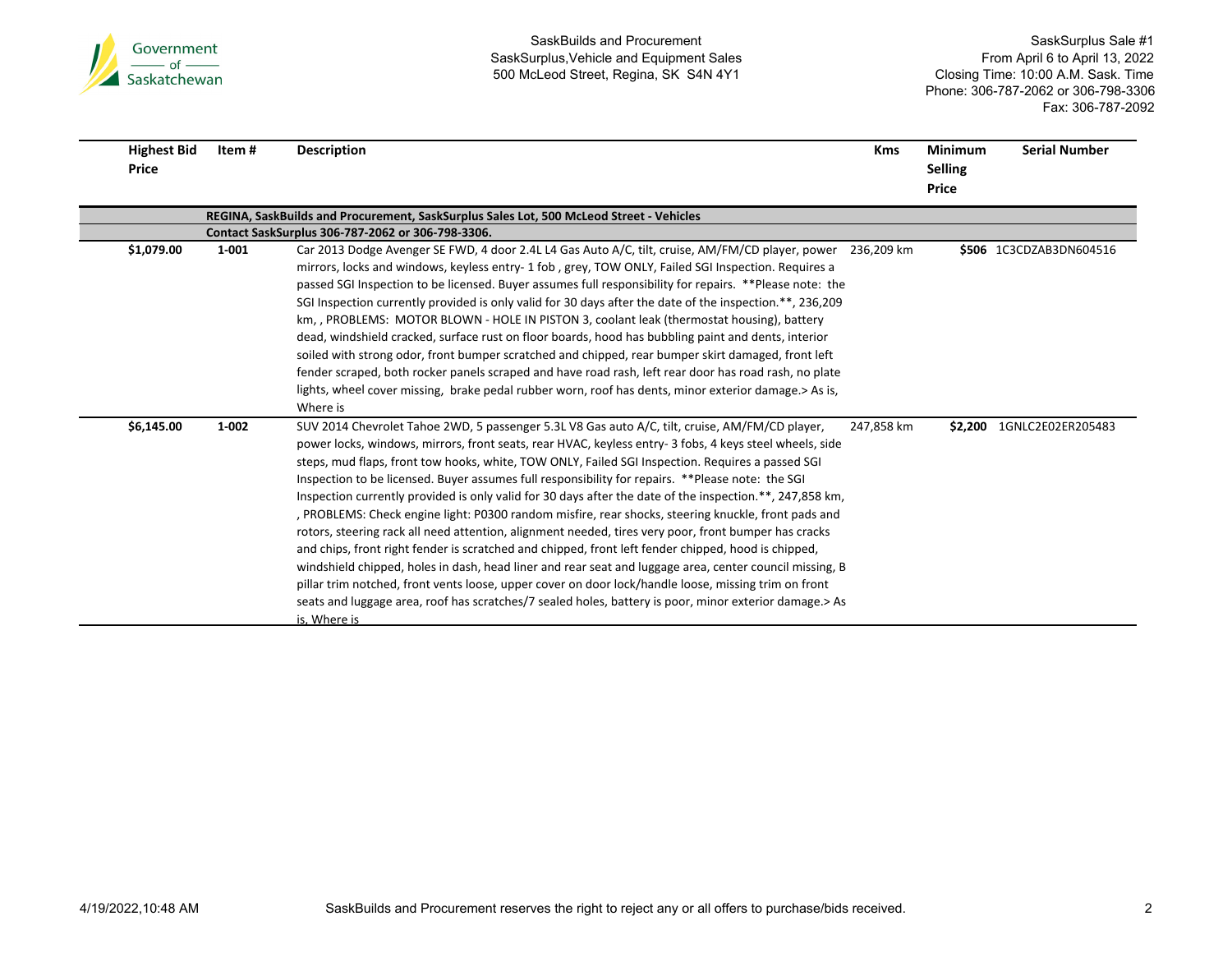

É

Ē.

SaskBuilds and Procurement SaskSurplus,Vehicle and Equipment Sales 500 McLeod Street, Regina, SK S4N 4Y1

| Price | <b>Highest Bid</b> | Item# | <b>Description</b>                                                                                                                                                                                                                                                                                                                                                                                                                                                                                                                                                                                                                                                                                                                                                                                                                                                                                                                                                                                                                                                                                                                                                                                                                                                                                                                                                                                                                                                                                                                                                                                                          | <b>Kms</b> | <b>Minimum</b><br><b>Selling</b><br><b>Price</b> | <b>Serial Number</b>      |
|-------|--------------------|-------|-----------------------------------------------------------------------------------------------------------------------------------------------------------------------------------------------------------------------------------------------------------------------------------------------------------------------------------------------------------------------------------------------------------------------------------------------------------------------------------------------------------------------------------------------------------------------------------------------------------------------------------------------------------------------------------------------------------------------------------------------------------------------------------------------------------------------------------------------------------------------------------------------------------------------------------------------------------------------------------------------------------------------------------------------------------------------------------------------------------------------------------------------------------------------------------------------------------------------------------------------------------------------------------------------------------------------------------------------------------------------------------------------------------------------------------------------------------------------------------------------------------------------------------------------------------------------------------------------------------------------------|------------|--------------------------------------------------|---------------------------|
|       | \$5,103.00         | 1-003 | Truck 2009 Chevrolet Silverado 2500 Extended Cab, 4x4, 8' box 6.0L V8 Gas auto A/C, tilt, cruise,<br>AM/FM radio, 2 keys, box liner Grille inserts, front tow hooks, mud flaps, hitch, trailer wiring, electric<br>trailer brake, headache rack including box rails, red, TOW ONLY, Failed SGI Inspection. Requires a<br>passed SGI Inspection to be licensed. Buyer assumes full responsibility for repairs. **Please note: the<br>SGI Inspection currently provided is only valid for 30 days after the date of the inspection.**, 231,498<br>km, , PROBLEMS: check engine light on (P0050, P0155, P0154, P0513, CO550, U0140), left upper ball<br>joint needs attention, transfer case worn out, transmission shift cable worn, rear pads and rotors, left<br>lower ball joint slight play, brake rubber and park brake require attention, left rear quarter panel<br>badly damaged, right rear quarter panel badly dented and scratched, all fenders chipped and have<br>road rash/rust, right front fender creased, left rear cab corner rusted and dented, holes in front<br>hump, box floor dented, grille has peeling chrome, hood is dented and scratched/trim broken, rear<br>bumper loose and dented, front bumper extension broken, tailgate is rusted/dented, front center arm<br>rest worn out, inside left front door missing trim, left front back rest adjustment lever missing, right<br>rear tail light broken, left front seat worn/frame visable, no plate lights, left front door weather<br>stripping missing, chipped windshield, roof has scratches and small rust spots/1 sealed hole, spare tire | 231,498 km |                                                  | \$2,212 1GCHK49K29E149910 |
|       | \$8,177.00         | 1-004 | missing, battery poor, minor exterior damage.> As is, Where is<br>Van 2009 Chevrolet Express, Cargo AWD 5.3L V8 Gas auto A/C, tilt, cruise, AM/FM radio, power locks, 200,547 km<br>rear heater computer stand, cargo barrier, plywood floor, shelving, hitch, trailer wiring, electric trailer<br>brake, handle on left rear cargo door, white, TOW ONLY, Failed SGI Inspection. Requires a passed SGI<br>Inspection to be licensed. Buyer assumes full responsibility for repairs. **Please note: the SGI<br>Inspection currently provided is only valid for 30 days after the date of the inspection.**, 200,547 km,<br>, PROBLEMS: transmission leaking, transfer case leaking, both outer tie rods need attention, front<br>bumper rusted, rear bumper rusted and bent, right rear fender rust, right dog leg rusted, both rocker<br>panels rusted, left front fender dented, both left fenders and right front fender paint peeling, hood<br>has paint peeling/dents, front left door has chips/paint in poor condition, right rear cargo door is hard<br>to open, right rear tailgate peeling/rust/chips, tailgate glass scratched/chipped, front bumper cover<br>broken/bent/dented, driver seat is worn with a hole through the cushion, driver door weather<br>stripping missing, left headlight bracket needs attention, roof has small rust spots/peeling paint/3<br>sealed holes, wheel wrench and jack loose in back, battery poor, minor exterior damage.> As is,<br>Where is                                                                                                                                |            | \$1,170                                          | 1GCFH154091153229         |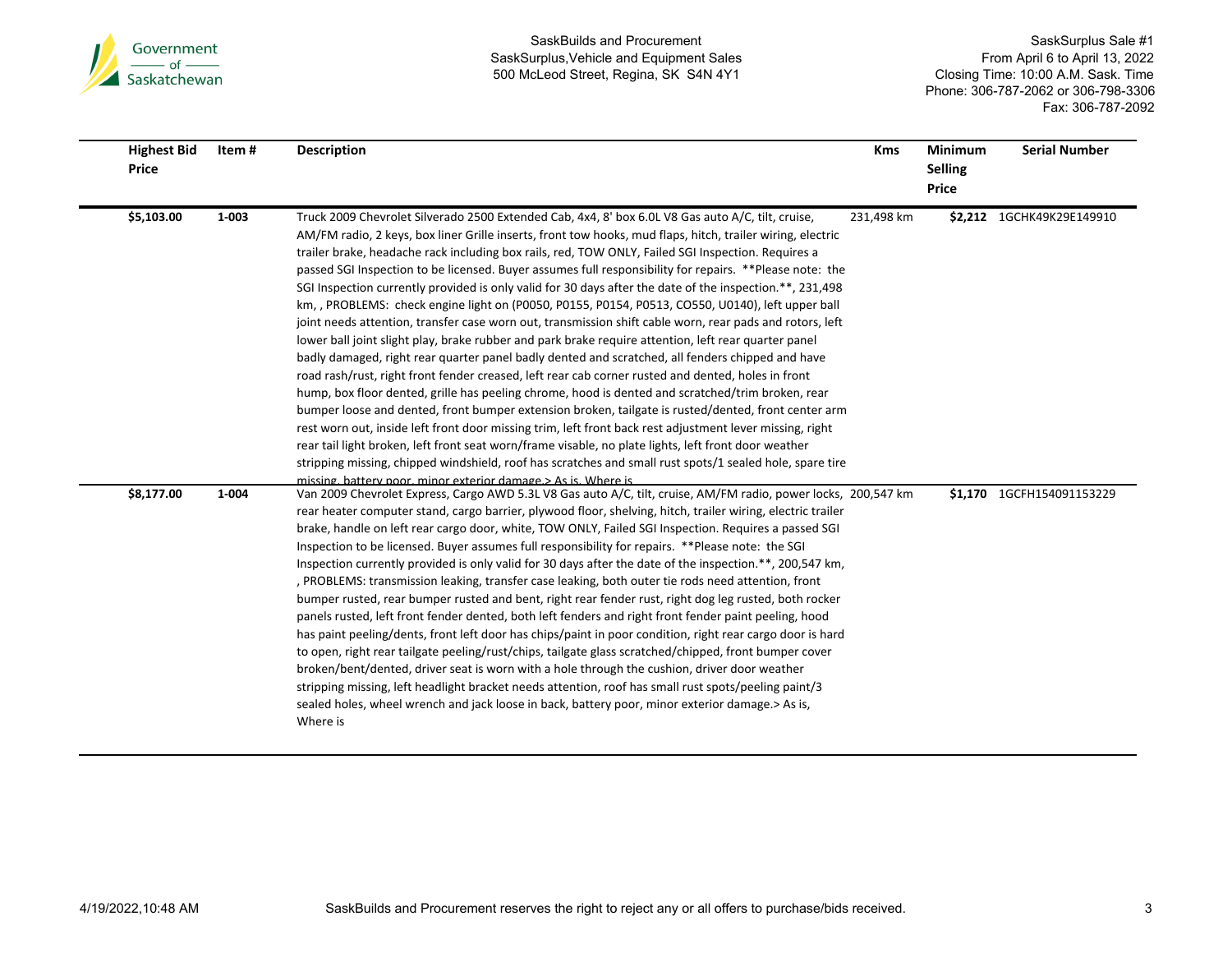

É

SaskBuilds and Procurement SaskSurplus,Vehicle and Equipment Sales 500 McLeod Street, Regina, SK S4N 4Y1

| <b>Highest Bid</b><br>Price | Item # | <b>Description</b>                                                                                                                                                                                                                                                                                                                                                                                                                                                                                                                                                                                                                                                                                                                                                                                                                                                                                                                                                                                                                                                                                                                                                                                                                                                          | <b>Kms</b> | Minimum<br><b>Selling</b><br>Price | <b>Serial Number</b> |
|-----------------------------|--------|-----------------------------------------------------------------------------------------------------------------------------------------------------------------------------------------------------------------------------------------------------------------------------------------------------------------------------------------------------------------------------------------------------------------------------------------------------------------------------------------------------------------------------------------------------------------------------------------------------------------------------------------------------------------------------------------------------------------------------------------------------------------------------------------------------------------------------------------------------------------------------------------------------------------------------------------------------------------------------------------------------------------------------------------------------------------------------------------------------------------------------------------------------------------------------------------------------------------------------------------------------------------------------|------------|------------------------------------|----------------------|
| \$5,400.06                  | 1-005  | Van 2009 Dodge Caravan FWD 3.3L V6 Gas auto A/C, tilt, cruise, AM/FM/CD player, power mirrors,<br>front windows, locks, keyless entry- 2 key fobs 150W power inverter (condition unknown), computer<br>stand, map box, cargo barrier, steel floor, shelving, handle on tail gate, trailer hitch (1.5 - 2 inch), roof<br>rack with beacon (unknown condition), white, TOW ONLY, Failed SGI Inspection. Requires a passed<br>SGI Inspection to be licensed. Buyer assumes full responsibility for repairs. **Please note: the SGI<br>Inspection currently provided is only valid for 30 days after the date of the inspection.**, 104,750 km,<br>, PROBLEMS: rack leaking, right front inner tie rod needs attention, right front wheel bearing needs<br>attention, coolant bypass pipe requires attention, front left fender rusted, right front fender has rust,<br>hood paint bubbling and hail dents, front bumper is cracked, rear left fender creased and dented,<br>right rear tail light broken, rear bumper has scratches and chips, headlights foggy, tailgate window<br>scratched, windshield chips, roof has small rust chips and 3 sealed holes- one hole is rusted through,<br>tire warning light on, battery is poor, minor exterior damage. > As is, Where is | 104.750 km | \$987                              | 2D4HN11E09R613732    |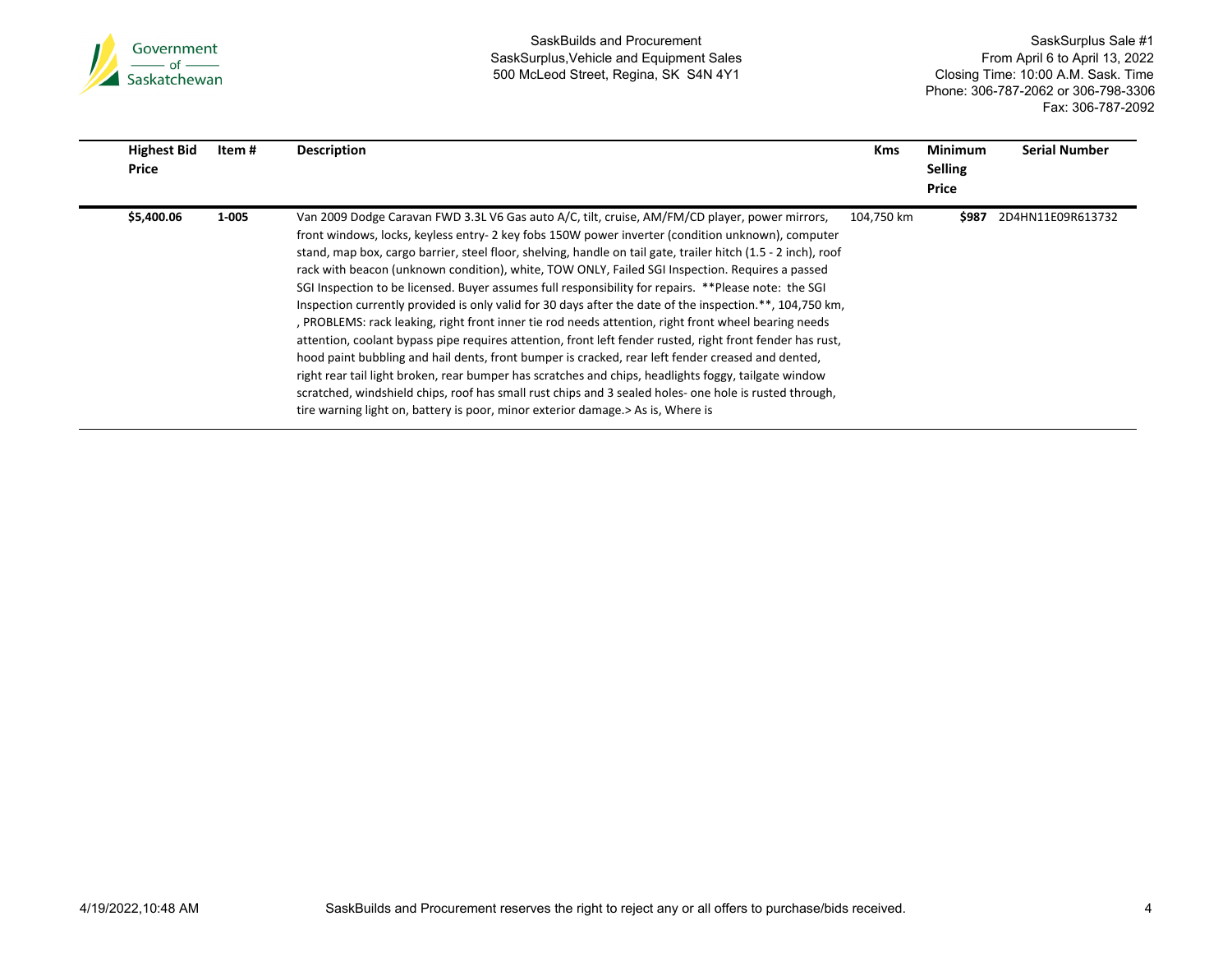

| <b>Highest Bid</b><br>Price | ltem #    | <b>Description</b>                                                                                                                                 | Kms | Minimum<br><b>Selling</b><br>Price | <b>Serial Number</b> |
|-----------------------------|-----------|----------------------------------------------------------------------------------------------------------------------------------------------------|-----|------------------------------------|----------------------|
|                             |           | REGINA, SaskBuilds and Procurement, SaskSurplus Sales Lot, 500 McLeod Street - Miscellaneous Items and Equipment.                                  |     |                                    |                      |
|                             |           | Contact SaskSurplus 306-787-2062 or 306-798-3306.                                                                                                  |     |                                    |                      |
| \$85.51                     | $* 8-144$ | Concrete Vibrator Dreyer Operational , , , , , Fair                                                                                                |     |                                    | \$1 JE76103          |
| No Bid                      | $1 - 101$ | Floor Liners - Back Husky brand, custom fit, grey in color For 1999-2003 Chevrolet/GMC, full size                                                  |     |                                    | \$10 Part #61352     |
|                             |           | truck, 3 and 4 door extended cab.,,,,, Excellent                                                                                                   |     |                                    |                      |
| \$12.00                     | $1 - 102$ | Floor Liners - Back Husky brand, custom fit, grey in color For 1999-2003 Chevrolet/GMC, full size                                                  |     |                                    | \$10 Part # 61352    |
|                             |           | truck, 3 and 4 door extended cab.,,,,, Excellent                                                                                                   |     |                                    |                      |
| No Bid                      | 1-103     | Floor Liners - Back Husky brand, custom fit, grey in color For 1999-2003 Chevrolet/GMC, full size                                                  |     |                                    | \$10 Part # 61352    |
|                             |           | truck, 3 and 4 door extended cab.,,,,, Excellent                                                                                                   |     |                                    |                      |
| No Bid                      | $1 - 141$ | Floor Liners - Front Husky brand, custom fit Grey in color, may be compatible with 1998-2000                                                       |     |                                    | \$10 Part # 30782    |
| \$16.00                     | 1-140     | Dodge Durango or 2000-2003 Dakota.,,,,, Excellent                                                                                                  |     |                                    | \$10 Part# 10302     |
|                             |           | Floor Liners - Front Husky brand, custom fit Grey in color, various applications years 2000-2003.<br>Trucks and sedans. GM products,,,,, Excellent |     |                                    |                      |
| \$12.00                     | $1 - 142$ | Floor Liners - Front Mopar OEM, rubber Black in color, may be compatible with 2000-2003 Dakota                                                     |     | \$10                               |                      |
|                             |           | with Ram and Dakota logo,,,,, Excellent                                                                                                            |     |                                    |                      |
| \$16.00                     | $1 - 143$ | Floor Liners - Front Mopar OEM, rubber Black in color, may be compatible with 2000-2003 Dakota                                                     |     | \$10                               |                      |
|                             |           | with Ram and Dakota logo,,,,, Excellent                                                                                                            |     |                                    |                      |
| \$5.00                      | $1 - 125$ | Floor Mats Lot of 11 Rubber Various colors and sizes,,,,, Good                                                                                     |     | \$1                                |                      |
| No Bid                      | 1-104     | Floor Mats - Front GM Original Equipment Manufacturer (OEM), rubber, light grey in color May be                                                    |     | \$10                               |                      |
|                             |           | compatible with Chevrolet Astro.,,,,, Excellent                                                                                                    |     |                                    |                      |
| No Bid                      | $1 - 105$ | Floor Mats - Front GM Original Equipment Manufacturer (OEM), rubber, light grey in color May be                                                    |     | \$10                               |                      |
|                             |           | compatible with Chevrolet Astro.,,,,, Excellent                                                                                                    |     |                                    |                      |
| No Bid                      | 1-144     | Floor Mats - Front and Rear 1 set Mopar OEM, rubber Black in color, may be compatible with 2007-                                                   |     | \$10                               |                      |
|                             |           | 2010 Chrysler Sebring or 2011 Chrysler 200.,,,,, Excellent                                                                                         |     |                                    |                      |
| No Bid                      | $1 - 145$ | Floor Mats - Rear Mopar OEM, rubber Grey in color.,,,,, Excellent                                                                                  |     |                                    | \$10 Part #82203904  |
| No Bid                      | $*12-114$ | Hitch OEM Ford (receiver) with mounting bolts black in color, accepts a 2 inch draw bar. May be                                                    |     | \$50                               |                      |
|                             |           | compatible with a 2005 Ford E350.,,,,, Good                                                                                                        |     |                                    |                      |
| No Bid                      | $*12-116$ | Hitch OEM Ford (receiver), with mounting bolts black in color, accepts a 2 inch draw bar. May be                                                   |     | \$50                               |                      |
|                             |           | compatible with a 2006 Ford E350.,,,,, Good                                                                                                        |     |                                    |                      |
| No Bid                      | $*12-117$ | Hitch OEM Ford (receiver), with mounting bolts and trailer wiring black in color, accepts a 2 inch                                                 |     | \$60                               |                      |
|                             |           | draw bar. May be compatible with a 2008 Ford E350.,,,,, Good                                                                                       |     |                                    |                      |
| No Bid                      | 1-106     | License Plate Bracket - Front Chrysler Original Equipment Manufacturer (OEM), NO mounting kit                                                      |     | \$10                               |                      |
|                             |           | May be compatible with 2002-2006 Sebring.,,,,, Excellent                                                                                           |     |                                    |                      |
| No Bid                      | $1 - 107$ | License Plate Bracket - Front Chrysler Original Equipment Manufacturer (OEM), NO mounting kit                                                      |     | \$10                               |                      |
|                             |           | May be compatible with 2002-2006 Sebring.,,,,, Excellent                                                                                           |     |                                    |                      |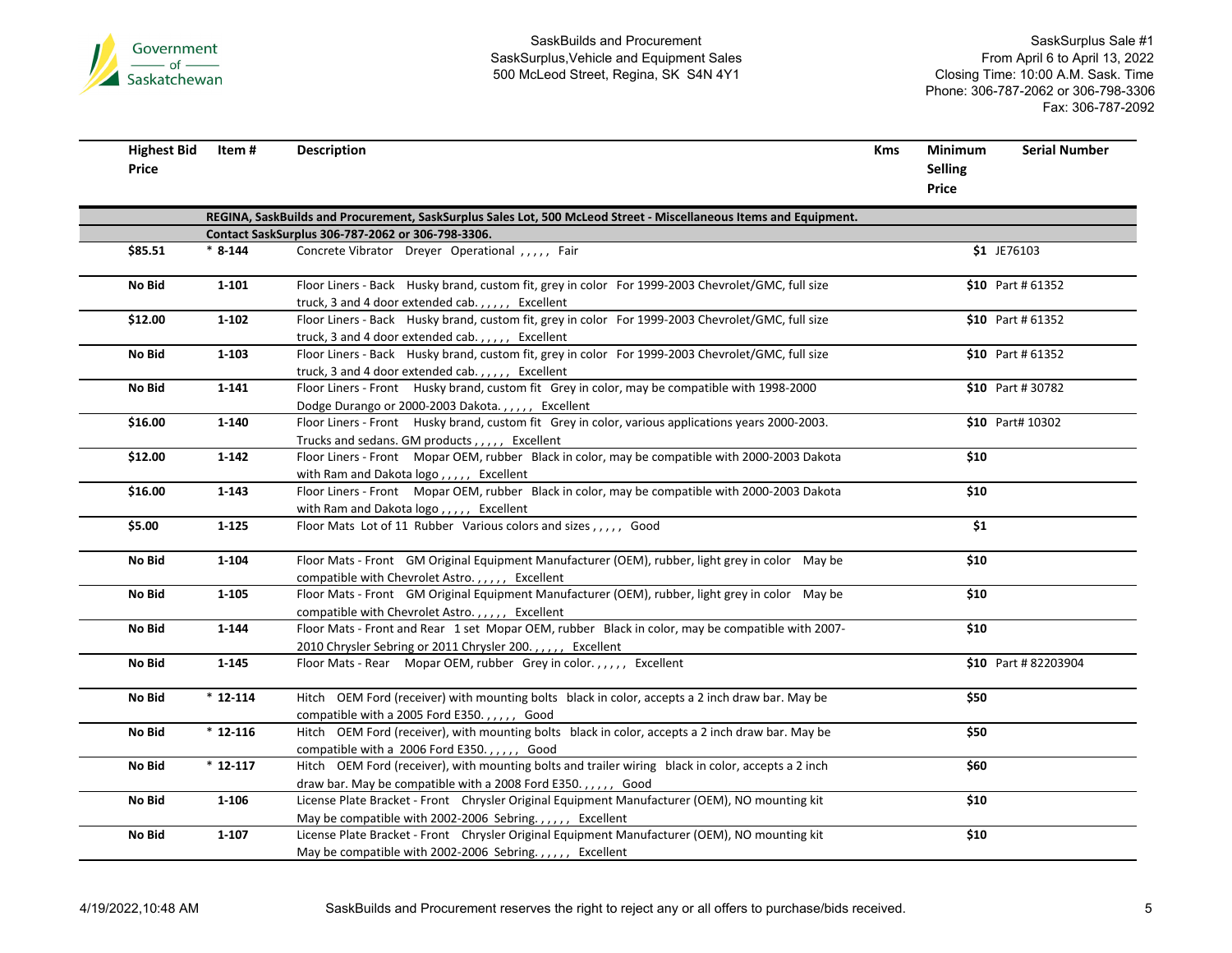

| <b>Highest Bid</b><br>Price | Item #    | <b>Description</b>                                                                                                                                 | Kms | Minimum<br><b>Selling</b> | <b>Serial Number</b> |
|-----------------------------|-----------|----------------------------------------------------------------------------------------------------------------------------------------------------|-----|---------------------------|----------------------|
|                             |           |                                                                                                                                                    |     | Price                     |                      |
| No Bid                      | 1-109     | License Plate Bracket - Front Ford OEM. NO mounting kit. May be compatible with 2005 Ford F250<br>,,,,, Excellent                                  |     | \$5                       |                      |
| No Bid                      | $1 - 108$ | License Plate Bracket - Front Ford Original Equipment Manufacturer (OEM), NO mounting kit. May                                                     |     | \$5                       |                      |
|                             |           | be compatible with 2005 Ford F250,,,,, Excellent                                                                                                   |     |                           |                      |
| No Bid                      | $1 - 113$ | License Plate Bracket - Front GM Original Equipment Manufacturer (OEM), includes mounting kit                                                      |     | \$5                       |                      |
|                             |           | May be compatible with 2003-2007 Chevrolet Silverado 1500,,,,, Excellent                                                                           |     |                           |                      |
| No Bid                      | $1 - 114$ | License Plate Bracket - Front GM Original Equipment Manufacturer (OEM), includes mounting kit                                                      |     | \$5                       |                      |
|                             |           | May be compatible with 2003-2007 Chevrolet Silverado 1500,,,,, Excellent                                                                           |     |                           |                      |
| No Bid                      | $1 - 115$ | License Plate Bracket - Front GM Original Equipment Manufacturer (OEM), includes mounting kit                                                      |     | \$5                       |                      |
|                             |           | May be compatible with 2003-2007 Chevrolet Silverado 1500,,,,, Excellent                                                                           |     |                           |                      |
| No Bid                      | 1-116     | License Plate Bracket - Front GM Original Equipment Manufacturer (OEM), includes mounting kit                                                      |     | $\overline{\$5}$          |                      |
|                             |           | May be compatible with 2003-2007 Chevrolet Silverado 1500,,,,, Excellent                                                                           |     |                           |                      |
| No Bid                      | $1 - 117$ | License Plate Bracket - Front GM Original Equipment Manufacturer (OEM), includes mounting kit                                                      |     | \$5                       |                      |
|                             |           | May be compatible with 2003-2007 Chevrolet Silverado 1500,,,,, Excellent                                                                           |     |                           |                      |
| No Bid                      | $1 - 118$ | License Plate Bracket - Front GM Original Equipment Manufacturer (OEM), includes mounting kit                                                      |     | \$5                       |                      |
|                             |           | May be compatible with 2003-2007 Chevrolet Silverado 1500,,,,, Excellent                                                                           |     |                           |                      |
| No Bid                      | 1-119     | License Plate Bracket - Front GM Original Equipment Manufacturer (OEM), includes mounting kit                                                      |     | \$5                       |                      |
|                             |           | May be compatible with 2003-2007 Chevrolet Silverado 1500,,,,, Excellent                                                                           |     |                           |                      |
| No Bid                      | $1 - 110$ | License Plate Bracket - Front Jeep Original Equipment Manufacturer (OEM), includes mounting kit.                                                   |     | \$10                      |                      |
|                             |           | May be compatible with 2005-2007 Liberty,,,,, Excellent                                                                                            |     |                           |                      |
| No Bid                      | $1 - 111$ | License Plate Bracket - Front Jeep Original Equipment Manufacturer (OEM), includes mounting kit.                                                   |     | \$10                      |                      |
|                             |           | May be compatible with 2005-2007 Liberty,,,,, Excellent                                                                                            |     |                           |                      |
| No Bid                      | $1 - 112$ | License Plate Bracket - Front Jeep Original Equipment Manufacturer (OEM), includes mounting kit.                                                   |     | \$10                      |                      |
|                             |           | May be compatible with 2005-2007 Liberty,,,,, Excellent                                                                                            |     |                           |                      |
| No Bid                      | $1 - 126$ | License Plate Bracket - Front GM Original Equipment Manufacturer (OEM) Compatible with 2006-                                                       |     | $\overline{\$5}$          |                      |
|                             |           | 2016 Impala, includes mounting kit.,,,,, Excellent                                                                                                 |     |                           |                      |
| No Bid                      | $1 - 127$ | License Plate Bracket - Front GM Original Equipment Manufacturer (OEM) Compatible with 2006-                                                       |     | \$5                       |                      |
|                             |           | 2016 Impala, includes mounting kit.,,,,, Excellent                                                                                                 |     |                           |                      |
| No Bid                      | $1 - 128$ | License Plate Bracket - Front GM Original Equipment Manufacturer (OEM) Compatible with 2006-                                                       |     | $\overline{\$5}$          |                      |
|                             |           | 2016 Impala, includes mounting kit.,,,,, Excellent                                                                                                 |     |                           |                      |
| No Bid                      | 1-129     | License Plate Bracket - Front GM Original Equipment Manufacturer (OEM) Compatible with 2006-                                                       |     | \$5                       |                      |
|                             |           | 2016 Impala, includes mounting kit.,,,,, Excellent                                                                                                 |     |                           |                      |
| No Bid                      | $1 - 130$ | License Plate Bracket - Front GM Original Equipment Manufacturer (OEM) Compatible with 2006-                                                       |     | \$5                       |                      |
|                             |           | 2016 Impala, includes mounting kit.,,,,, Excellent                                                                                                 |     |                           |                      |
| No Bid                      | $1 - 131$ | License Plate Bracket - Front GM Original Equipment Manufacturer (OEM) Compatible with 2006-                                                       |     | \$5                       |                      |
|                             |           | 2016 Impala, includes mounting kit.,,,,, Excellent<br>Mud Flaps Set of 4 Chevrolet Original Equipment Manufacturer (OEM), Molded May be compatible |     | \$5                       |                      |
| \$10.19                     | $1 - 121$ |                                                                                                                                                    |     |                           |                      |
|                             |           | with a 2008-2012 Chevrolet Colorado, 1 front set and 1 rear set.,,,,, Good                                                                         |     |                           |                      |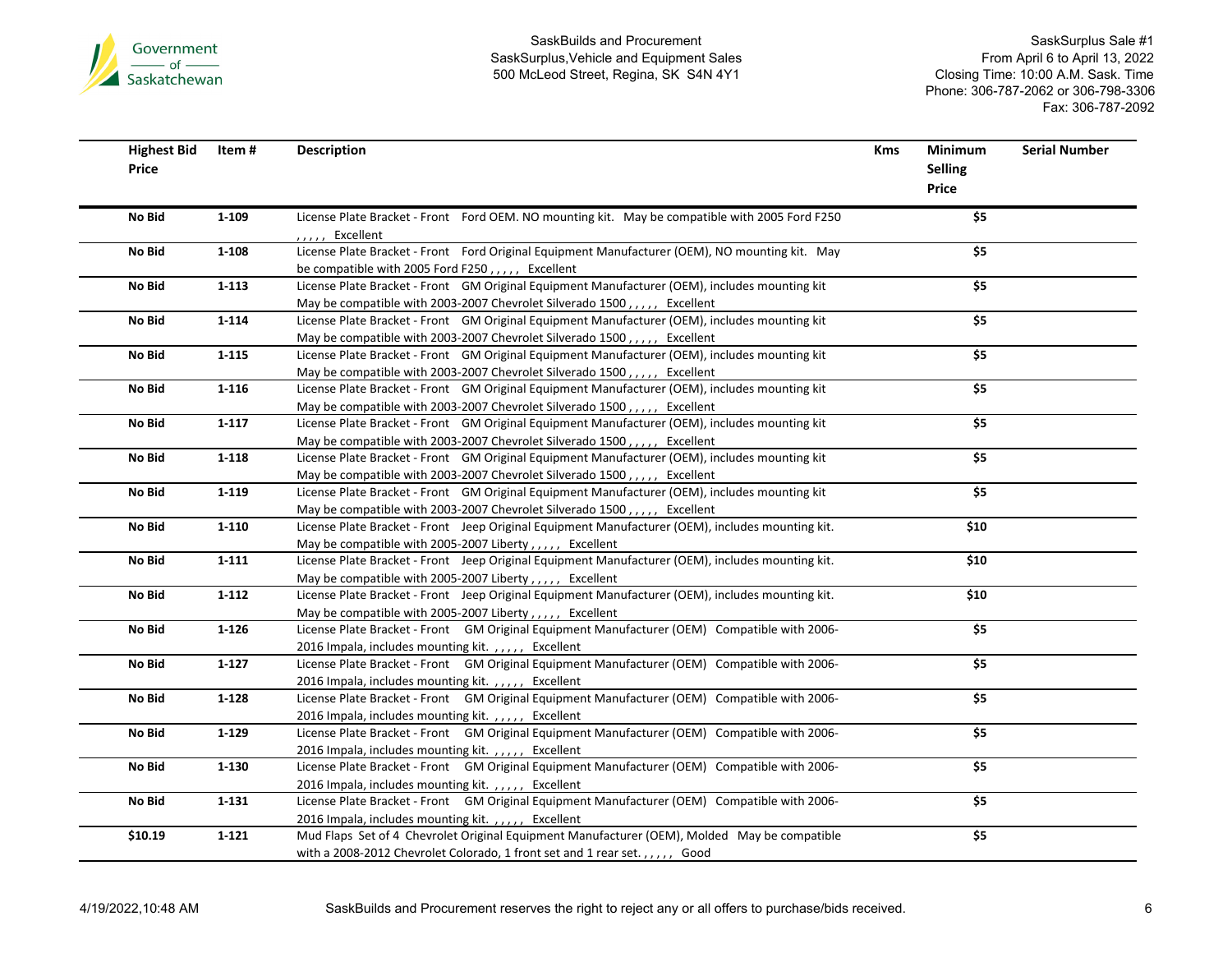

| <b>Highest Bid</b><br>Price | Item#                 | <b>Description</b>                                                                                                                                                                                             | <b>Kms</b> | Minimum<br><b>Selling</b><br>Price | <b>Serial Number</b> |
|-----------------------------|-----------------------|----------------------------------------------------------------------------------------------------------------------------------------------------------------------------------------------------------------|------------|------------------------------------|----------------------|
| \$5.19                      | $1 - 123$             | Mud Flaps Set of 4 Chevrolet Original Equipment Manufacturer (OEM), Molded May be compatible<br>with a 2008-2012 Chevrolet Colorado, 1 front set and 1 rear set.,,,,, Good                                     |            | \$5                                |                      |
| \$5.19                      | $1 - 124$             | Mud Flaps Set of 4 Chevrolet Original Equipment Manufacturer (OEM), Molded May be compatible<br>with a 2008-2012 Chevrolet Colorado, 1 front set and 1 rear set.,,,,, Good                                     |            | \$5                                |                      |
| \$5.19                      | $1 - 122$             | Mud Flaps Set of 4 Chevrolet Original Equipment Manufacturer (OEM), Molded May be compatible<br>with a 2008-2012 Chevrolet Colorado. 1 front set and 1 rear set,,,,, Good                                      |            | \$5                                |                      |
| \$158.00                    | $*10-107$             | Rear Bumper Ford, black scratched. Removed from a 2006 Ford F250.,,,,, Good                                                                                                                                    |            |                                    | \$100 438275         |
| \$12.00                     | 1-146                 | Second Seat Liners Husky brand, custom fit Grey in color, may be compatible with 2000-2003<br>Dakota Quad Cab.,,,,, Excellent                                                                                  |            |                                    | \$10 Part #60772     |
| No Bid                      | $1 - 132$             | Shield for Inner Fender 1 set Chrysler Original Equipment Manufacturer (OEM) 1 right and 1 left,<br>rear only, may be compatible with a 2008 Chrysler 1500, 2500 or 3500,,,,, Excellent                        |            | \$10                               |                      |
| No Bid                      | $1 - 133$             | Shield for Inner Fender 1 set Chrysler Original Equipment Manufacturer (OEM) 1 right and 1 left,<br>rear only, may be compatible with a 2008 Chrysler 1500, 2500 or 3500,,,,, Excellent                        |            | \$10                               |                      |
| No Bid                      | $1 - 134$             | Shield for Inner Fender 1 set Chrysler Original Equipment Manufacturer (OEM) 1 right and 1 left,<br>rear only, may be compatible with a 2008 Chrysler 1500, 2500 or 3500,,,,, Excellent                        |            | \$10                               |                      |
| No Bid                      | $*12-118$             | Spare Tire 16 inch, 135/70R/16, Continental compact temporary spare on a steel rim. May be<br>compatible with a 2008 Chev Uplander.,,,,, Good                                                                  |            | \$10                               |                      |
| No Bid                      | $*12-119$             | Spare Tire 16 inch, 135/70R/16, Continental compact temporary spare on a steel rim. May be<br>compatible with a 2008 Chev Uplander.,,,,, Good                                                                  |            | \$10                               |                      |
| No Bid                      | $1 - 150$             | Tailgate Chevrolet, metal may be compatible with several years of Chevrolet Silverado (1500, 2500,<br>3500) starting with 2004. Has paint chips and slight scratches, missing support cables, white in color., |            | \$200                              |                      |
| \$375.00                    | $1 - 148$             | Tailgate Chevrolet, metal white in color, may be compatible with several years of Chev Silverado's<br>starting 2004. . 1500, 2500, 3500, ,,,,, Good                                                            |            | \$200                              |                      |
| \$200.00                    | 1-149                 | Tailgate Chevrolet, metal white in color, may be compatible with several years of Chev Silverado's<br>starting 2004. . 1500, 2500, 3500, , , , , Good                                                          |            | \$200                              |                      |
| No Bid                      | $\frac{1}{12}$ 12-104 | Tailgate, Original Equipment Manufacturer (OEM) yellow in color May be compatible with a 2004<br>Chev. Siverado 3500 extended cab. May not be complete.,,,,,, Good                                             |            |                                    | \$200 A04007         |
| No Bid                      | $*12-105$             | Tailgate, Original Equipment Manufacturer (OEM) yellow in color May be compatible with a 2004<br>Chev. Siverado 3500 extended cab. May not be complete.,,,,, Good                                              |            | \$200                              |                      |
| No Bid                      | $*12-106$             | Tailgate, Original Equipment Manufacturer (OEM) yellow in color May be compatible with a 2004<br>Chev. Siverado 3500 extended cab. May not be complete.,,,,,, Good                                             |            | \$200                              |                      |
| No Bid                      | $*12-110$             | Tire 17 inch, P225/55R/17, Firestone All Season, M+S. Manufacture date: week 44, year 2019.,,,,<br>Good                                                                                                        |            | \$50                               |                      |
| No Bid                      | $*12-113$             | Tire 17 inch, P245/70R/17, General Grabber HTS, M+S. Manufacture date: week 30, year 2015.,,,<br>Good                                                                                                          |            | \$50                               |                      |
| No Bid                      | $1 - 151$             | Tire 17 inch, P225/55R/17, Goodyear Assurance. M+S. Manufacture date: week 02, year 2017.,,,,<br>Fair                                                                                                          |            | \$10                               |                      |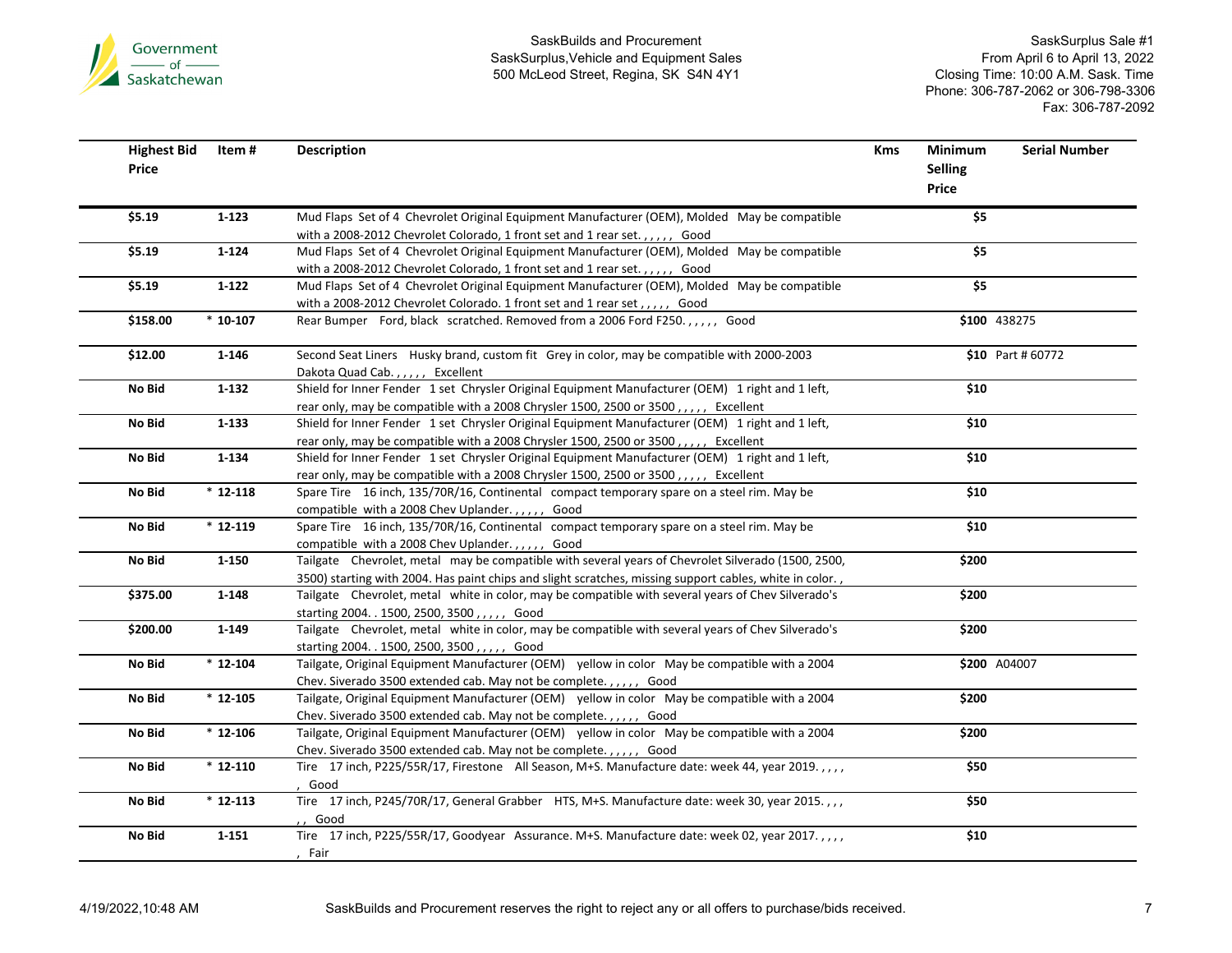

| <b>Highest Bid</b><br>Price | Item #    | <b>Description</b>                                                                                                                                                                                                    | <b>Kms</b> | Minimum<br><b>Selling</b><br>Price | <b>Serial Number</b>              |
|-----------------------------|-----------|-----------------------------------------------------------------------------------------------------------------------------------------------------------------------------------------------------------------------|------------|------------------------------------|-----------------------------------|
| \$350.00                    | $1 - 152$ | Tires Lot of 5 17 inch, LT 245/75R/17, Firestone Transforce. M+S. Manufacture date: week 48, year<br>2020.,,,,, Good                                                                                                  |            | \$275                              |                                   |
| \$25.00                     | $*12-125$ | Tonneau Cover for Truck Box Retractable. Fabric-condition unknown. Included 5 pieces of trim.<br>Mounting bracket broken. Parts maybe missing. May be compatible with a 2004 Chev Silverad,,,,                        |            | \$20                               |                                   |
| \$1,201.00                  | $1 - 136$ | Trailer 2001 Majestik Flat Deck adjustable, pintle eye hook up, 6 flat bar RV style wire connection,<br>has 2 beaver tails (ramps), 14 inch high side deck guards, tongue jack, spare tire on 'A' frame, deck         |            |                                    | \$500 MAJECCUT01656               |
| \$1,011.11                  | $1 - 137$ | Trailer 1985 Mechanical reel, homebuilt winch for reels, pintle eye hook up, 6 pin round style wire<br>connection, 10' long x 81" wide, spare tire, 5/16 inch winch cable, 2 rear stabilizer legs, 3 tires            |            |                                    | \$500 SK400054441                 |
| \$1,668.00                  | 1-138     | Trailer 1977 Brandt Reel hydraulic cable dolly, with 3 hydraulic pump jacks, 1 for lifting the tongue, 2<br>to lift the arms, RV 6 flat blade style connection, has tool box on tongue 'A' frame, pintle eye hook up, |            |                                    | \$500 91977                       |
| \$1,011.11                  | 1-139     | Trailer 1998 Tech winch to lift reels, pintle eye hook up, 6 flat RV style wire connection, has spare<br>tire, 5/16 inch winch cable, has a tongue jack, tires 205 75R15, 1 reel bar, 10' long x 87" wide, 2500 lb    |            |                                    | \$500 2CU1PG911W2003911           |
| \$45.00                     | $*11-126$ | Truck Box Tonneau Cover Roll N Lock brand included-box of hardware, 6 pieces of trim and<br>tonneau cover. Parts maybe missing. May be compatible with a 2013 Dodge 1500 short box.,,,,,                              |            |                                    | \$40 800083                       |
| No Bid                      | $*11-127$ | TV Samsung 14" screen, unsure if operational,,,,, Poor                                                                                                                                                                |            |                                    | $\overline{\text{S1}}$ CT-3371XVM |
| \$6.00                      | $*12-121$ | Warning Triangle Kit Grote 3 weighted triangles,,,,, Fair                                                                                                                                                             |            | \$5                                |                                   |
| \$6.00                      | $*12-122$ | Warning Triangle Kit Grote 3 weighted triangles,,,,, Fair                                                                                                                                                             |            | \$5                                |                                   |
| \$67.97                     | $1 - 135$ | Winter Front Mopar Compatible with 2012-13 Ram 3500. 6.7L V8 diesel + 5.7L V8 gas, instructions<br>included, black in color.,,,,, Excellent                                                                           |            | \$40                               |                                   |
| No Bid                      | $* 9-101$ | Desk Steelcase, Double Pedestal, Metal, laminate top 60w x 30d & 60 long x 24 deep, two 2 drawer<br>banks. Left Hand L-shaped, locks and keys. *Please note the desk comes disassembled - joining                     |            | \$1                                |                                   |
| No Bid                      | $*11-128$ | Desk Steelcase, Double Pedestal, Metal, laminate top 60w x 30d & 60 long x 24 deep, two 2 drawer<br>banks. Right Hand L-shaped, locks but no keys,,,,, Fair                                                           |            | \$1                                |                                   |
| \$16.00                     | $*11-129$ | Desk Steelcase, Double Pedestal, Metal, laminate top 60w x 30d, 2 drawer bank, 3 drawer bank,<br>locks but no keys,,,,,, Fair                                                                                         |            | \$1                                |                                   |
| \$36.00                     | $1 - 147$ | File Cabinet, Vertical 4 drawer, metal beige in color, no key, 51" tall, 28" deep, 18" wide,,,,,, Fair                                                                                                                |            | \$10                               |                                   |
| \$20.00                     | $1 - 120$ | Whiteboard wood trim 49.5"w x 5"d x 35.5"h,,,,, Fair                                                                                                                                                                  |            | \$1                                |                                   |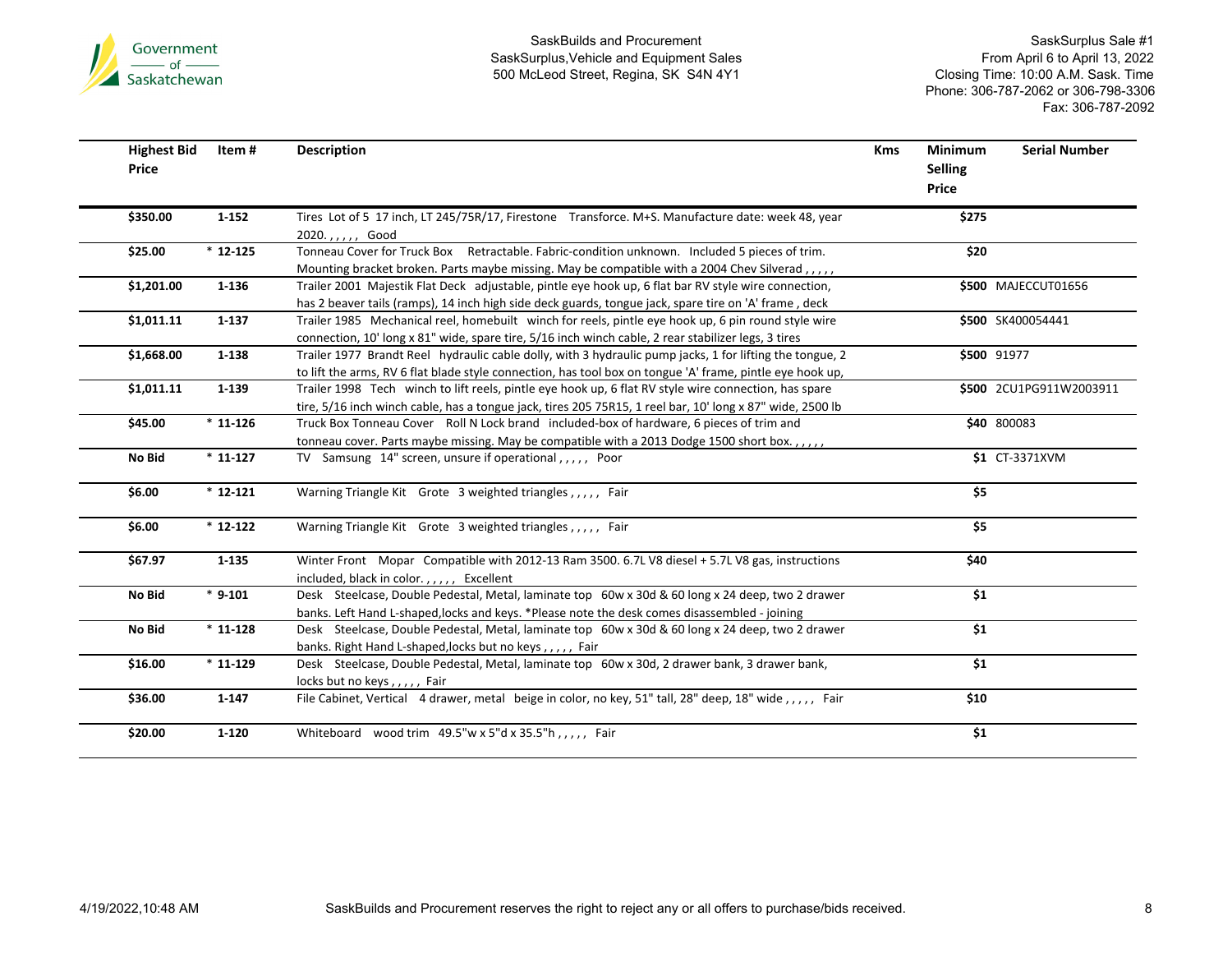

| <b>Highest Bid</b><br><b>Price</b> | Item #    | <b>Description</b>                                                                                                                          | <b>Kms</b> | <b>Minimum</b><br><b>Selling</b><br>Price | <b>Serial Number</b> |
|------------------------------------|-----------|---------------------------------------------------------------------------------------------------------------------------------------------|------------|-------------------------------------------|----------------------|
|                                    |           | DUCK MOUNTAIN PROVINCIAL PARK, Parks, Culture and Sport, NW 27-30-30 W1, call for directions.                                               |            |                                           |                      |
|                                    |           | Contact Samantha Klapatiuk 306-542-5505, Samantha.klapatiuk@gov.sk.ca or Greg Podovinnikoff 306-542-5504, Greg.podovinnikoff@gov.sk.ca      |            |                                           |                      |
| \$10.00                            | 1-501     | Books Lot of 22 Saskatchewan Trails: A Guide to Nature Walks and Easy Hikes 1999, soft cover,,,,<br>New - Unused                            |            | \$1                                       |                      |
| No Bid                             | $1 - 502$ | DVDs Lot of 5 Saskatchewan Parks: Our Treasures, Our Legacy Sealed,,,,, New - Unused                                                        |            | \$1                                       |                      |
|                                    |           | HUDSON BAY, Saskatchewan Public Safety Agency, 101 Stimpson Road.                                                                           |            |                                           |                      |
|                                    |           | Contact Kim Haugen 306-865-4440, kim.haugen@gov.sk.ca or Derrick Wiwcharuk/Earl Cook 306-865-4500, earl.cook@gov.sk.ca                      |            |                                           |                      |
| \$38.55                            | 1-533     | Air Conditioner 2002 Fedders Model A6T12F2A 120 volt operational,,,,, Fair                                                                  |            |                                           | \$1 GN9849252061     |
| \$55.00                            | 1-534     | Air Conditioner 2002 Fedders, Model A6T12F2A 120 volt, operational,,,,, Fair                                                                |            |                                           | \$1 GN9849252062     |
| \$43.35                            | 1-535     | Air Conditioner 2007 Climette, Model CA1826BR-A 220 volt, operational,,,,, Fair                                                             |            |                                           | \$1 CR233544073Y     |
| \$78.56                            | 1-536     | Air Conditioner 2016 Kool King, Model MWECK-10CRN1-BCLO 120 volt, operational,,,,, Good                                                     |            |                                           | \$1 3812-992         |
| \$4.04                             | 1-537     | Base Board Heaters Lot of 4 electric 120V, 66" long, operational,,,,, Fair                                                                  |            | \$1                                       |                      |
| \$200.00                           | 1-538     | Cement Mixer Monarch Model C6 SD year unknown, gas powered, non-operational, has not been<br>operational for years.,,,,, Broken Repairable  |            | \$1 B673                                  |                      |
| \$62.24                            | 1-539     | Cement Mixer year, make and model unknown, electric powered, non-operational, has not been<br>operational for years.,,,,, Broken Repairable |            | \$1                                       |                      |
| \$20.00                            | 1-540     | Electric base board heaters Lot of 2 120V 48" long functional,,,,, Fair                                                                     |            | \$1                                       |                      |
| \$108.67                           | $1 - 541$ | Exterior Doors Lot of 3 metal 32" X 80" 2 - funtional, 1 - repairable,,,,, Poor                                                             |            | \$1                                       |                      |
| \$50.00                            | $1 - 542$ | Furnace 1999 Lennox natural gas, 110,000 BTU, operational,,,,, Fair                                                                         |            | \$1 T5720                                 |                      |
| \$57.00                            | 1-543     | Furnace 1999 Lennox natural gas, 70,000 BTU, operational,,,,, Fair                                                                          |            | \$1 22274                                 |                      |
| \$56.57                            | 1-544     | Lights Lot of 3 LED bulbs with metal fixtures 24"x 48", 4 tube fixture, functional, no covers, some                                         |            | \$1                                       |                      |
| \$56.57                            | 1-545     | tubes missing.,,,,, Good<br>Lights Lot of 4 LED bulbs with metal fixtures 8"x 48", 2 tube fixture, functional, no covers.,,,,,<br>Good      |            | \$1                                       |                      |
| \$17.78                            | 1-546     | Map Cabinet metal 20" deep x 60" wide x 42" high,,,,, Poor                                                                                  |            | \$1                                       |                      |
| \$121.00                           | $1 - 547$ | Safe Coffre Fort National year unknown, class C, 18.5" W x 18.5" D x 23.5" H, functional,<br>combination available.,,,,,, Good              |            | \$1                                       |                      |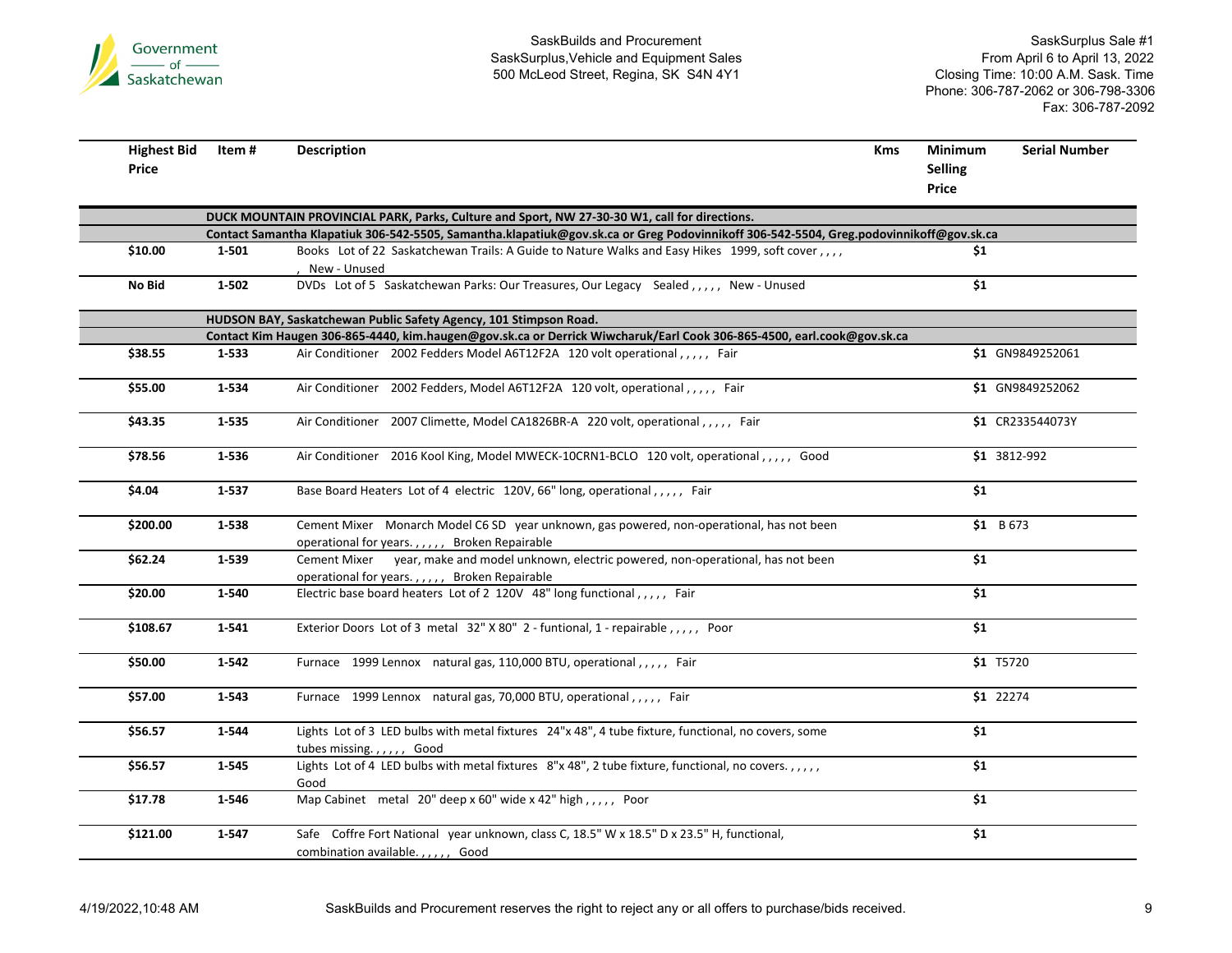

| <b>Highest Bid</b><br>Price | Item #    | <b>Description</b>                                                                                              | <b>Kms</b> | <b>Minimum</b><br><b>Selling</b><br>Price | <b>Serial Number</b> |
|-----------------------------|-----------|-----------------------------------------------------------------------------------------------------------------|------------|-------------------------------------------|----------------------|
| \$27.00                     | 1-548     | Shower Stalls Lot of 2 plastic 32" deep x 32" wide x 74" high, functional,,,,, Fair                             |            | \$1                                       |                      |
| \$50.00                     | 1-549     | Storm Door metal 32" X 80", functional,,,,, Fair                                                                |            | \$1                                       |                      |
| \$99.00                     | 1-550     | Storm Doors Lot of 3 metal 32" x 80", functional,,,,, Fair                                                      |            | \$1                                       |                      |
| \$5.00                      | $1 - 551$ | Vacuum Shop Vac 6.5 gallon, non-operational,,,,, Broken Repairable                                              |            |                                           | \$1 5272A67          |
| \$43.75                     | $1 - 552$ | Water Heater 2003 Rheem natural gas, 50 US gallon, operational,,,,, Good                                        |            |                                           | \$1 0403J07917       |
| \$45.00                     | 1-553     | Window PVC slider 30" W x 31" H, functional,,,,, Good                                                           |            | \$1                                       |                      |
| \$82.00                     | 1-554     | Window Lot of 2 PVC slider 35 3/4" W x 35 1/4" H, functional,,,,, Good                                          |            | \$1                                       |                      |
| \$80.00                     | 1-555     | Window PVC slider 63" W x 54" H, functional,,,,, Good                                                           |            | \$1                                       |                      |
| \$153.00                    | 1-556     | Windows Lot of 3 PVC slider 47 1/2" x 47 1/2", functional,,,,, Good                                             |            | \$1                                       |                      |
|                             |           | MOOSE JAW, Highways & Infrastructure, Fleet Services, 1 km south of Moose Jaw on Highway #2.                    |            |                                           |                      |
|                             |           | Contact Al Froehlich 306-694-3788, allan.froehlich@gov.sk.ca or Tara Watson 306-694-3773, tara.watson@gov.sk.ca |            |                                           |                      |
| No Bid                      | 1-503     | Air Compressor Curtis Pneumatic Machinery non-operational/motor siezed,,,,,, Broken<br>Repairable               |            |                                           | \$1 9804-108         |
| \$126.00                    | 1-504     | Air Compressor Honda GX340 11.0 engine, , , , , Broken Repairable                                               |            | \$1                                       |                      |
| \$311.00                    | 1-505     | Engine Volvo non-operational/unknown problems,,,,, Broken Repairable                                            |            | \$1                                       |                      |
| \$4.00                      | 1-506     | Transmissions Lot of 2 Eaton used, non-functional,,,,, Broken Repairable                                        |            | \$1                                       |                      |
| \$334.00                    | 1-507     | Welder 2001, Miller Mig operational,,,,, Fair                                                                   |            |                                           | \$1 LB271739         |
| \$125.00                    | 1-531     | Welder 1970, Miller electric, SRH444 40 amp, plug in cord missing,,,,,, Poor                                    |            |                                           | \$1 CH22851          |
| \$202.70                    | $1 - 532$ | Welder 1988, Miller Matic 200 working when last used,,,,, Poor                                                  |            |                                           | \$1 JH292089         |
|                             |           | NIPAWIN, Environment, Compliance and Field Service, 210 - 1st St East.                                          |            |                                           |                      |
|                             |           | Contact John Worsley 306-862-1790, john.worsley@gov.sk.ca                                                       |            |                                           |                      |
| \$15.01                     | 1-560     | ATV Storage Box Plastic 21"  x 35"w x14"h,,,,, Fair                                                             |            | \$1                                       |                      |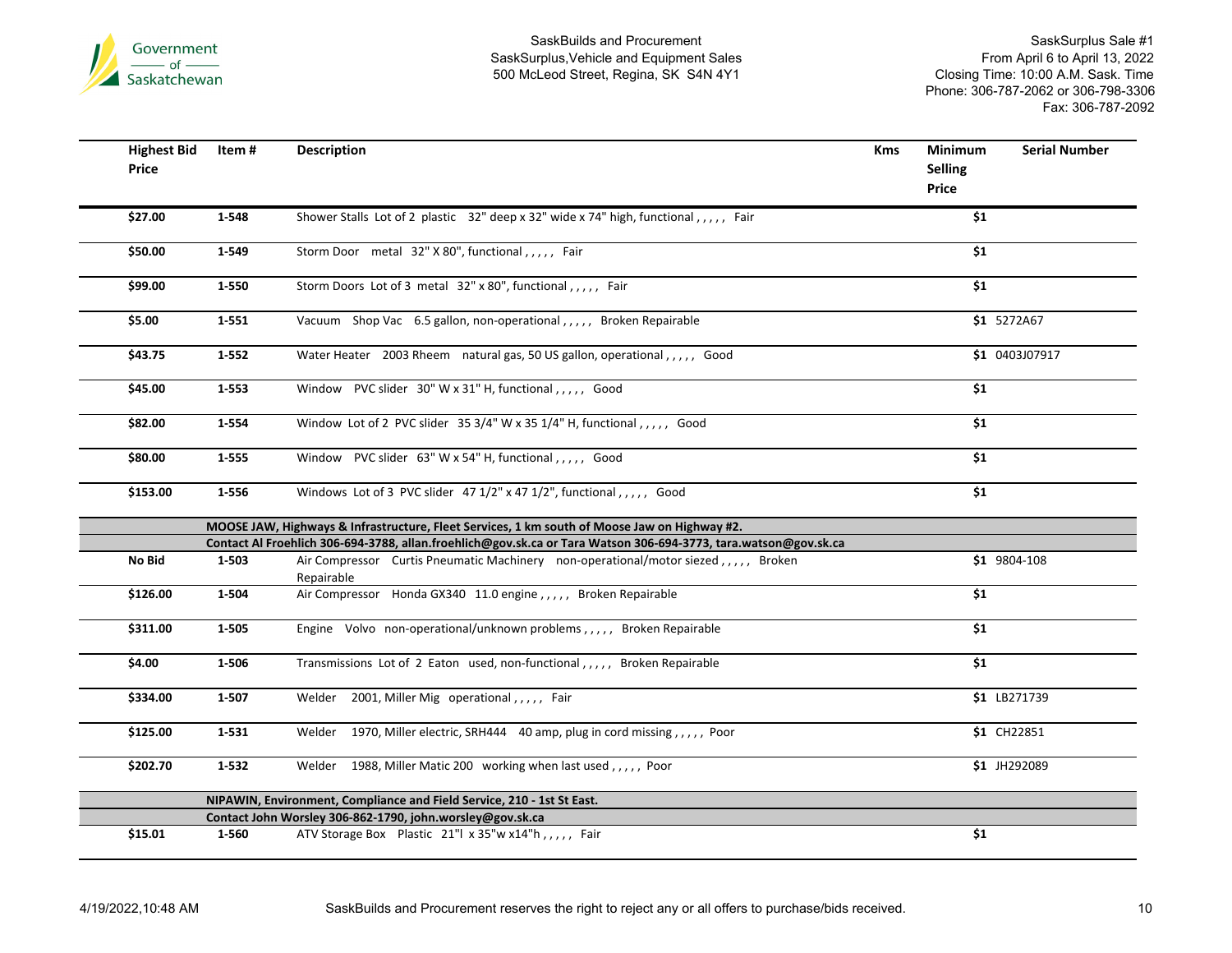

| <b>Highest Bid</b><br>Price | Item#     | <b>Description</b>                                                                                 | <b>Kms</b> | <b>Minimum</b><br><b>Selling</b><br><b>Price</b> | <b>Serial Number</b> |
|-----------------------------|-----------|----------------------------------------------------------------------------------------------------|------------|--------------------------------------------------|----------------------|
| \$39.00                     | 1-561     | Cabinet Metal $42''w \times 14''d \times 37''h$ ,,,,, Fair                                         |            | \$1                                              |                      |
| \$6.00                      | 1-563     | Desk Wood 37"w x 19"d x 28"h,,,,, Poor                                                             |            | \$1                                              |                      |
| \$11.00                     | 1-564     | Desk Piece, Corner Wood 21"w x 30"d x 29"h, pepperdust,,,,, Fair                                   |            | \$1                                              |                      |
| \$15.42                     | 1-565     | File Cabinet, Lateral, 3 Drawer Metal 36"w x 18"d x 39"h,,,,, Fair                                 |            | \$1                                              |                      |
| \$20.00                     | 1-566     | File Cabinet, Lateral, 4 Drawer Metal 36"w x 19"d x 53"h,,,,, Fair                                 |            | \$1                                              |                      |
| No Bid                      | 1-567     | File Cabinet, Vertical, 4 Drawer Metal 18"w x 28"d x 51"h,,,,, Fair                                |            | \$1                                              |                      |
| No Bid                      | 1-568     | File Cabinet, Vertical, 4 Drawer Metal 18"w x 28"d x 51"h,,,,, Fair                                |            | \$1                                              |                      |
| No Bid                      | 1-569     | File Cabinet, Vertical, 4 Drawer Metal 18"w x 28"d x 51"h - with lock and key,,,,, Fair            |            | \$1                                              |                      |
| \$56.00                     | 1-570     | Fridge Zenith 26"  x 24"w x 56"h. Operational.,,,,, Fair                                           |            |                                                  | \$1 23GD923          |
| \$12.00                     | $1 - 571$ | Shelving Unit Wood, 2 Shelves 42"w x 16"d x 44"h,,,,, Fair                                         |            | \$1                                              |                      |
| \$21.00                     | $1 - 572$ | Vacuum ShopVac 8Gal/30.3L 5.5HP. Operational.,,,,, Fair                                            |            | \$1                                              |                      |
| \$27.00                     | $1 - 573$ | Wardrobe Cabinet, 2 Door Wood 39"w x 22"d x 7"h,,,,, Fair                                          |            | \$1                                              |                      |
|                             |           | OUTLOOK, Agriculture, Crops and Irrigation, 410 Saskatchewan Avenue W.                             |            |                                                  |                      |
|                             |           | Contact Heather Duczek-Reynolds at 306-867-5527, 306-541-4408 or heather.duczek-reynolds@gov.sk.ca |            |                                                  |                      |
| \$6.00                      | 1-508     | File Cabinet Lateral, 3 Drawer 36w x 18d x 41h, lock and key, beige,,,,,, Fair                     |            | \$1                                              |                      |
| \$287.50                    | 1-509     | File Cabinet Lateral, 4 Drawer 36w x 18d x 64h, lock and key, beige, ,,,, Fair                     |            | \$1                                              |                      |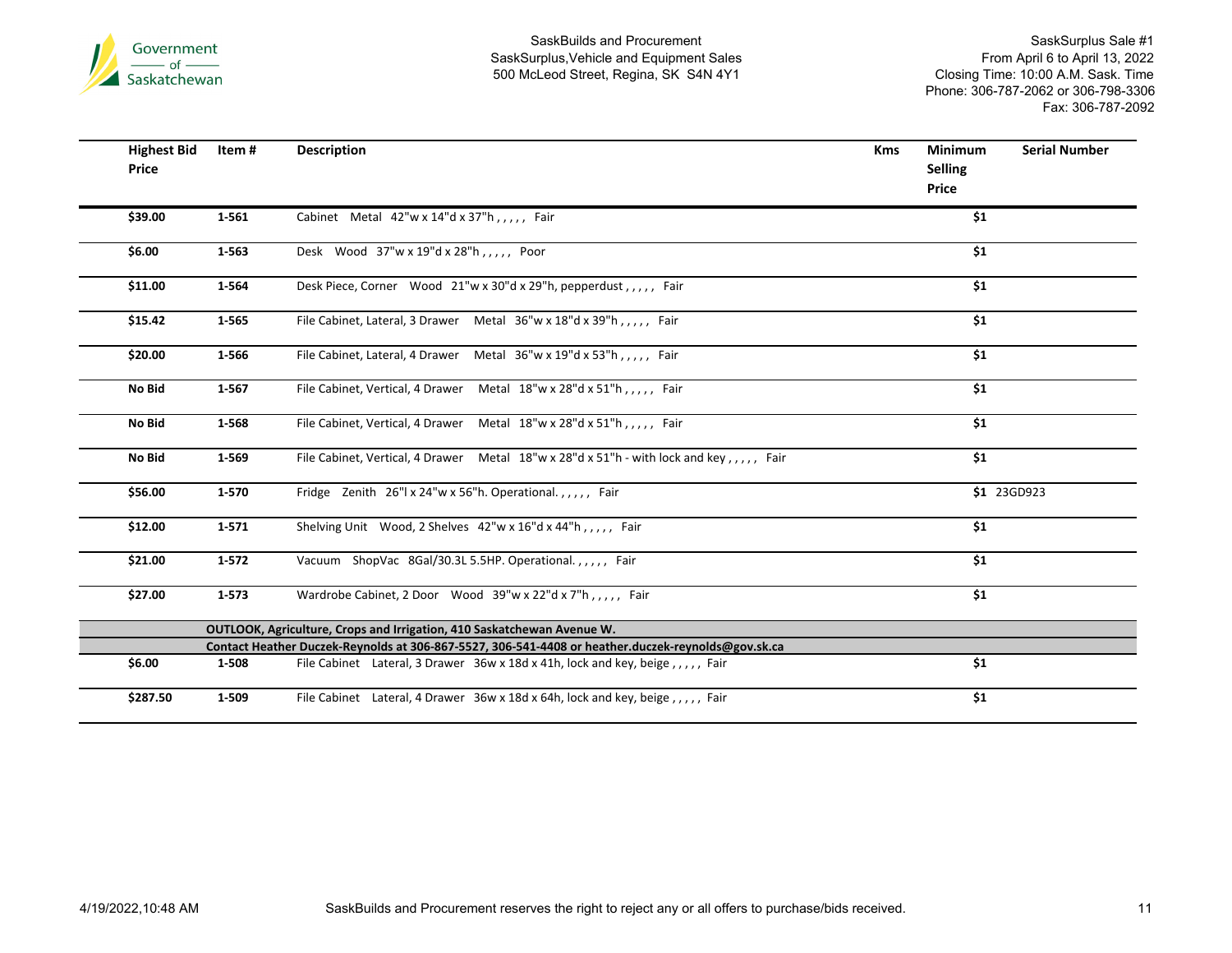

| <b>Highest Bid</b><br>Price | ltem #    | <b>Description</b>                                                                                                                                                                                                                                                                                                                                                                                                                                                                                                                                                                                                                                                                                                                                                                                                        | Kms                                                                           | Minimum<br><b>Selling</b><br>Price | <b>Serial Number</b>    |
|-----------------------------|-----------|---------------------------------------------------------------------------------------------------------------------------------------------------------------------------------------------------------------------------------------------------------------------------------------------------------------------------------------------------------------------------------------------------------------------------------------------------------------------------------------------------------------------------------------------------------------------------------------------------------------------------------------------------------------------------------------------------------------------------------------------------------------------------------------------------------------------------|-------------------------------------------------------------------------------|------------------------------------|-------------------------|
|                             |           | PRINCE ALBERT, Highways, Northern Operations, 81 North Industrial Dr.                                                                                                                                                                                                                                                                                                                                                                                                                                                                                                                                                                                                                                                                                                                                                     |                                                                               |                                    |                         |
|                             |           | Contact Cory Palko 306-960-5152, cory.palko@gov.sk.ca.                                                                                                                                                                                                                                                                                                                                                                                                                                                                                                                                                                                                                                                                                                                                                                    |                                                                               |                                    |                         |
| \$5,032.00                  | 1-527     | Gravel Truck 1991 GMC Topkick C7H042 RWD Cat 3116, Inline 6, diesel Allison MT653 Heated mirrors 359,909 km<br>5 speed, 37,00 kg, single axle, standard differential. Dual tires, tire size: 11R22.5. 14 ply., yellow, TOW<br>ONLY, No SGI Inspection. It is unknown if any repairs or safety concerns exist (if any). Requires a<br>passed SGI Inspection to be licensed. Buyer assumes full responsibility for repairs if required.,<br>359,909 km, , PROBLEMS: Engine smokes at start-up, block heater doesn't work, inner hood fenders<br>gone, tires side walls cracked. Brakes, battery, windshield glass and lights all in poor condition. Box is<br>rusty with holes in it. As is, Where is                                                                                                                       |                                                                               |                                    | \$1 1GDP7H1J5MJ517712   |
| \$1,555.55                  | $1 - 526$ | Gravel Truck 1990 International 4700 RWD DTA360, Inline 6, diesel Allison MT643 Oiler, 29,000 kg, 4 320,042 km<br>speed, single axle, standard 2 speed differential. Dual tires, tires size: 11R22.5. 14 ply, 206 wheel base.<br>, yellow, TOW ONLY, No SGI Inspection. It is unknown if any repairs or safety concerns exist (if any).<br>Requires a passed SGI Inspection to be licensed. Buyer assumes full responsibility for repairs if<br>required., 320,042 km,, PROBLEMS: Battery in poor condition, left hand rear axle hub has broken<br>studs. Right hand rear axle hub bearing has spun in housing. Quad valve handle and air cylinder have<br>been removed. As is, Where is                                                                                                                                  |                                                                               |                                    | \$1 1HTSCCFN0LH221630   |
| \$2,700.00                  | $1 - 528$ | Gravel Truck 1991 International 4700 RWD DTA360, Inline 6, diesel EatonFuller RT7608LL A/C, tilt<br>Oiler, 14,600 kg, 8 speed, single axle, standard locking differential. Dual tires, tire size: 11R22.5. 14<br>ply., yellow, TOW ONLY, No SGI Inspection. It is unknown if any repairs or safety concerns exist (if<br>any). Requires a passed SGI Inspection to be licensed. Buyer assumes full responsibility for repairs if<br>required., 10,962 km - odometer was replaced April 30, 2018 at 195,939 km,, PROBLEMS: Rate<br>controller operation erratic. As is, Where is                                                                                                                                                                                                                                           | 10,962 km -<br>odometer<br>was replaced<br>April 30,<br>2018 at<br>195,939 km |                                    | \$1 1HTSCNPN4MH367654   |
| \$17,777.99                 | $1 - 525$ | Gravel Truck 2003 Sterling LT9511 RWD Detroit Series 60, Inoine 6, diesel manual A/C, cruise 10<br>speed, 42,00 kg, tandem axle, standard locking differential. Dual rear tires, tire size: 385/65R22.5, 214<br>wheel base., yellow, TOW ONLY, No SGI Inspection. It is unknown if any repairs or safety concerns<br>exist (if any). Requires a passed SGI Inspection to be licensed. Buyer assumes full responsibility for<br>repairs if required., 362,537 km, , PROBLEMS: Battery, body exterior, exhaust and interior all in poor<br>condition. Holes rusted through cab and frame cross members, has a battery draw. As is, Where is                                                                                                                                                                                 | 362,537 km                                                                    |                                    | \$500 2FZHAZCGX3AK77537 |
| \$4,750.11                  | $1 - 522$ | Gravel Truck 2002 Volvo VHD64F RWD 12.1L, Inline 6, diesel, VED12C Eaton Super 10 A/C, cruise Cab 432,008 km<br>and chassis, 10 speed, 42,000 kg, tandme axle, standard locking differential. Dual wheels in rear, tire<br>size: 385/65R22.5, 11R22.5. 225 wheel base., yellow, TOW ONLY, No SGI Inspection. It is unknown if<br>any repairs or safety concerns exist (if any). Requires a passed SGI Inspection to be licensed. Buyer<br>assumes full responsibility for repairs if required. , 432,008 km, , PROBLEMS: Brakes, battery, body<br>exterior, windshield washer and wipers and interior all in poor condition. Failed frame thickness test,<br>needs repair to pass SGI inspection. Holes rusted through bottom of cab. Anti-locking break system<br>(ABS) light is on. Horn does not work. As is, Where is |                                                                               |                                    | \$500 4V5KC9GG72N329873 |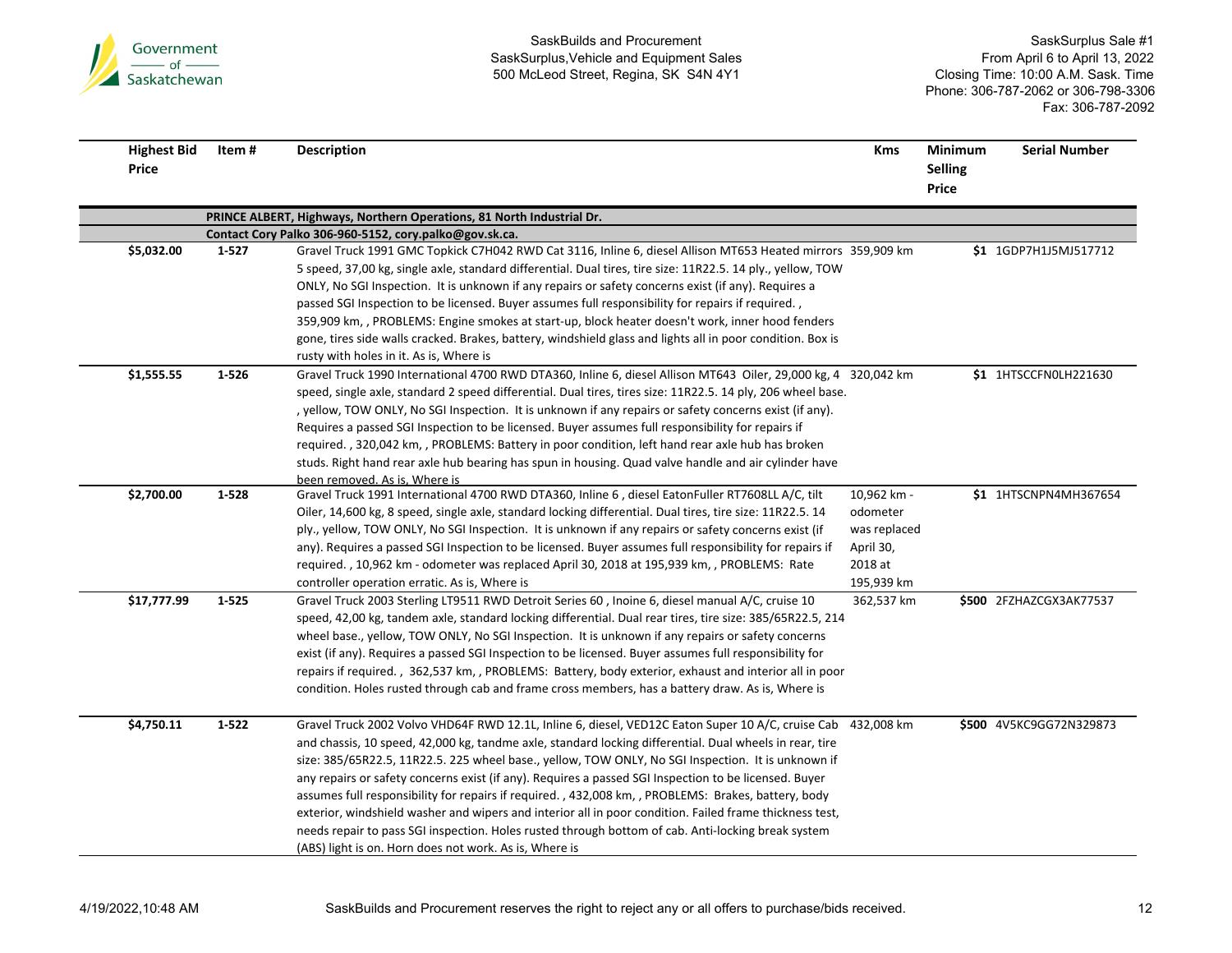

| <b>Highest Bid</b><br>Price | Item#     | <b>Description</b>                                                                                                                                                                                                                                                                                                                                                                                                                                                                                                                                                                                                                                                                                                                                                                                                     | <b>Kms</b>  | Minimum<br><b>Selling</b><br><b>Price</b> | <b>Serial Number</b>    |
|-----------------------------|-----------|------------------------------------------------------------------------------------------------------------------------------------------------------------------------------------------------------------------------------------------------------------------------------------------------------------------------------------------------------------------------------------------------------------------------------------------------------------------------------------------------------------------------------------------------------------------------------------------------------------------------------------------------------------------------------------------------------------------------------------------------------------------------------------------------------------------------|-------------|-------------------------------------------|-------------------------|
| \$5,555.99                  | 1-524     | Gravel Truck 2002 Volvo VHD64F RWD 12.1L VED12C, Inline 6, diesel Eaton Super 10 A/C, cruise Cab 329,470 km<br>and chassis, 35,00 kg, 10 speed, standard locking differential. Dual rear tires, tire size: 385/65R22.5,<br>11R22.5, 224 wheel base., yellow, TOW ONLY, No SGI Inspection. It is unknown if any repairs or<br>safety concerns exist (if any). Requires a passed SGI Inspection to be licensed. Buyer assumes full<br>responsibility for repairs if required., 329,470 km,, PROBLEMS: Battery, body exterior, windshield<br>washer/wipers and interior all in poor condition. Unit failed frame thickness test, needs repairs before<br>it can pass SGI inspection. Unit has holes rusted though cab. Driver's door lock sticks and is hard to<br>turn, passenger door handle is broken. As is, Where is |             |                                           | \$500 4V5KC9GG92N329874 |
| \$11,521.00                 | $1 - 521$ | Motor Grader 2004 Volvo G720B 4 rear wheel 7.1L, Inline 6, diesel PowerShift A/C, tilt 8 speed,<br>locking differential, single tire, 16' blade., yellow, , 6359.1 hrs, , PROBLEMS: Transmission, tires and<br>battery all in poor conditon. Loss of multiple forward gears. As is, Where is                                                                                                                                                                                                                                                                                                                                                                                                                                                                                                                           | 6359.1 hrs  | \$5,000 35949                             |                         |
| \$7,520.00                  | 1-520     | Motor Grader 2004 Volvo G720B RWD 7.1L, Inline 6, diesel PowerShift A/C, blade float Speed: 8<br>forward, 8 reverse, tandem axle, locking differential. Single tires, tire size: 17.5R25. Mid mount<br>scarifier., yellow, , 15,638 hrs, , PROBLEMS: Transmission leaks oil, engine pressurizing coolant<br>system issues, motor, tires, and battery all in poor condition. No signals, no rear marker light, no rear<br>work lights, left hand door handle broken off, air intake has been removed. As is, Where is                                                                                                                                                                                                                                                                                                   | 15,638 hrs  |                                           | \$500 X035932X          |
| \$3,799.99                  | 1-523     | Plow/Gravel Truck 2000 Mack RD6885 RWD 12L E7-350, Inline 6, diesel Eaton AutoShift A/C, cruise<br>Tandem axle, standard locking differential, 10 speed, 24,300 kg. Dual rear wheel tires, tire size:<br>385/65R22.5, 11R22.5, 5 ply, 214 wheel base., yellow, TOW ONLY, No SGI Inspection. It is unknown if<br>any repairs or safety concerns exist (if any). Requires a passed SGI Inspection to be licensed. Buyer<br>assumes full responsibility for repairs if required., 265,906 km,, PROBLEMS: Battery, body exterior<br>and lights all in poor condition. Unit needs frame repair in order to pass SGI inspection, failed frame<br>density test and has rust jacking on rear frame and cross members. Driver's door sill plate in poor<br>condition. As is, Where is                                           | 265,906 km  |                                           | \$500 1M2P267C2YM049826 |
| \$9,511.00                  | 1-511     | Trailer 2006 Majestik TD325 Flat deck 25 ton tridem, dual tires Inspected, not certified. See<br>attached.,,,,,Frame failed SGI inspection. Deck boards weathered and rotting, metal surfaces rusty,<br>body exterior and paint are poor. As is, Where is                                                                                                                                                                                                                                                                                                                                                                                                                                                                                                                                                              |             |                                           | \$100 2M9FSA3V46R151159 |
| \$1,017.77                  | 1-559     | Gravel Truck 2003 Sterling M8500 RWD 6.4L MBE900, Inline 6, diesel Fuller Standard A/C, cruise 8<br>speed, 21,900 kg, single axle, standard locking differential, dual rear tires, tire size: 315/80R22.5,<br>11R22.5, yellow, TOW ONLY, No SGI Inspection. It is unknown if any repairs or safety concerns exist<br>(if any). Requires a passed SGI Inspection to be licensed. Buyer assumes full responsibility for repairs if<br>required., mileage N/A,, TOTAL LOSS - unit was rolled over, to be sold for parts ONLY. As is, Where is                                                                                                                                                                                                                                                                             | mileage N/A |                                           | \$1 2FZACHCS83AL77422   |
|                             |           | PRINCE ALBERT, Justice Corrections and Policing, Prince Albert Correctional Centre 3021 1st Ave West                                                                                                                                                                                                                                                                                                                                                                                                                                                                                                                                                                                                                                                                                                                   |             |                                           |                         |
| \$2.50                      |           | Don Balan donald.balan@gov.sk.ca 306-953-3000 or Dean Schmalz dean.schmalz@gov.sk.ca 306-953-3039<br>Incline Ab Bench Metal/Rubber/Wood Operational. Has been stored outside and has some rust.,,                                                                                                                                                                                                                                                                                                                                                                                                                                                                                                                                                                                                                      |             | \$1                                       |                         |
|                             | $*9-515$  | ,,, Poor                                                                                                                                                                                                                                                                                                                                                                                                                                                                                                                                                                                                                                                                                                                                                                                                               |             |                                           |                         |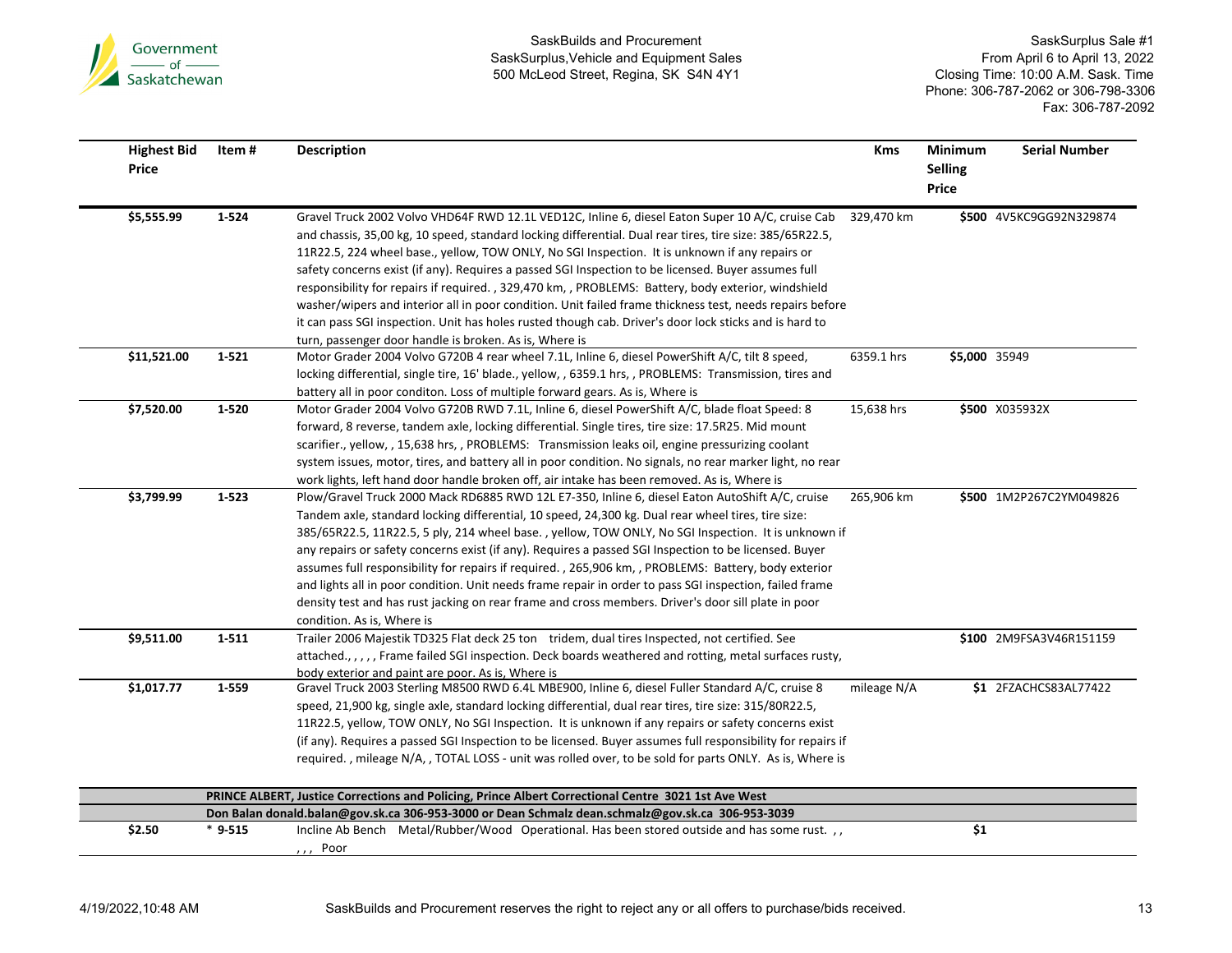

| <b>Highest Bid</b><br>Price | Item#     | <b>Description</b>                                                                                                 | <b>Kms</b> | <b>Minimum</b><br><b>Selling</b><br>Price | <b>Serial Number</b>  |
|-----------------------------|-----------|--------------------------------------------------------------------------------------------------------------------|------------|-------------------------------------------|-----------------------|
|                             |           | REGINA, Sask Liquor and Gaming Authority, SLGA Retail, Store 580, 2550 Quance St.                                  |            |                                           |                       |
|                             |           | Contact Julie Mack, 306 787 7541, jmack@slga.gov.sk.ca or Travis Wock 306-787-0179, twock@slga.com                 |            |                                           |                       |
| \$409.00                    | $1 - 512$ | Pallet Jack Model 102T-F45L. Electric, Raymond. non-operational, battery needs to be replaced.                     |            |                                           | \$1 102-08-11671      |
|                             |           | Might work with a new battery, however, there is no guarantee. Jack has been sitting for 3 years.,,,,              |            |                                           |                       |
|                             |           | REGINA, SaskBuilds and Procurement, Property Management - South Region, 1660 Park Street.                          |            |                                           |                       |
|                             |           | Contact Aaron Meyer 306-537-5193, aaron.meyer@gov.sk.ca or Rhonda Gelowicz 306-552-8049, rhonda.gelowicz@gov.sk.ca |            |                                           |                       |
| \$207.00                    | 1-513     | Paving Stones (Interlocking) Lot of 4 (pallets) 4 pallets 3 pallets of interlocking paving stones                  |            | \$1                                       |                       |
|                             |           | stacked 4 deep. 4th pallet of interlocking paving stones is approx 3 deep.,,,,,, Good                              |            |                                           |                       |
| \$157.00                    | 1-514     | Plywood 1 pallet used plywood approx. size 48"x40" approx 25-30 sheets , , , , , Fair                              |            | \$1                                       |                       |
| \$257.00                    | $1 - 515$ | Plywood 1 pallet used plywood approx. size 48"x40" approx 40-45 sheets                                             |            | \$1                                       |                       |
|                             |           | ,,,,, Fair                                                                                                         |            |                                           |                       |
| \$281.00                    | 1-516     | Plywood 1 pallet used plywood approx. size 48"x40" approx 40-45 sheets                                             |            | \$1                                       |                       |
|                             |           | ,,,,, Fair                                                                                                         |            |                                           |                       |
| \$307.00                    | $1 - 517$ | Plywood 1 pallet used plywood approx. size 48"x40" approx 40-45 sheets                                             |            | \$1                                       |                       |
|                             |           | ,,,,, Fair                                                                                                         |            |                                           |                       |
|                             |           | ROWAN'S RAVINE Provincial Park, Parks Culture and Sport, Call for location directions.                             |            |                                           |                       |
|                             |           | Contact Abby Fuller 306-725-5200, abby.fuller@gov.sk.ca, or Tim Gelinas 306-725-5210, tim.gelinas@gov.sk.ca        |            |                                           |                       |
| \$911.99                    | 1-529     | Quad Honda 4trax 250 4 Stroke Not in operational condition, has not ran in the past 3 to 4 years.                  |            |                                           | \$1 JH3TE0601GC110749 |
|                             |           | Battery in poor condition, either dead or missing and some cables are seized. Engine will turn over                |            |                                           |                       |
|                             |           | with the pull rope. Overall condition is fair., red,,,, Fair                                                       |            |                                           |                       |
| \$888.88                    | 1-530     | Quad Honda 4trax 250 4 Stroke Not in operational condition, has not ran in the past 3 to 4 years.                  |            |                                           | \$1 JH3TE0601GC110668 |
|                             |           | Battery in poor condition, either dead or missing and some cables are seized. Engine will turn over                |            |                                           |                       |
|                             |           | with the pull rope. Overall condition is fair., red,,,, Fair                                                       |            |                                           |                       |
|                             |           | SASKATOON, Environment, Fish, Wildlife and Lands Branch, 112 Research Dr.                                          |            |                                           |                       |
|                             |           | Contact Amy Nixon 306-220-2846, amy.nixon@gov.sk.ca                                                                |            |                                           |                       |
| No Bid                      | 1-557     | Gas Detector MSA Altair maintenance free single gas detector, like new condition.,,,,, Good                        |            | \$1                                       |                       |
| \$15.55                     | 1-558     | Wildlife Caller MS512MR from Johnny Stewart, no cassettes included.,,,,, Poor                                      |            | \$1                                       |                       |
|                             |           | TISDALE, Highways & Infrastructure, 1103-112th Avenue.                                                             |            |                                           |                       |
|                             |           | Contact Michael Wallis at 306-878-8823, 306-873-6727 or michael.wallis@gov.sk.ca                                   |            |                                           |                       |
| \$25.58                     | 1-518     | Air Compressor DeVilbiss Air Compressor Model 44643 three phase, 300 Min RPM, orange, tank is                      |            |                                           | \$1 R72545E           |
|                             |           | rusted through, weak pump.,,,,, Poor                                                                               |            |                                           |                       |